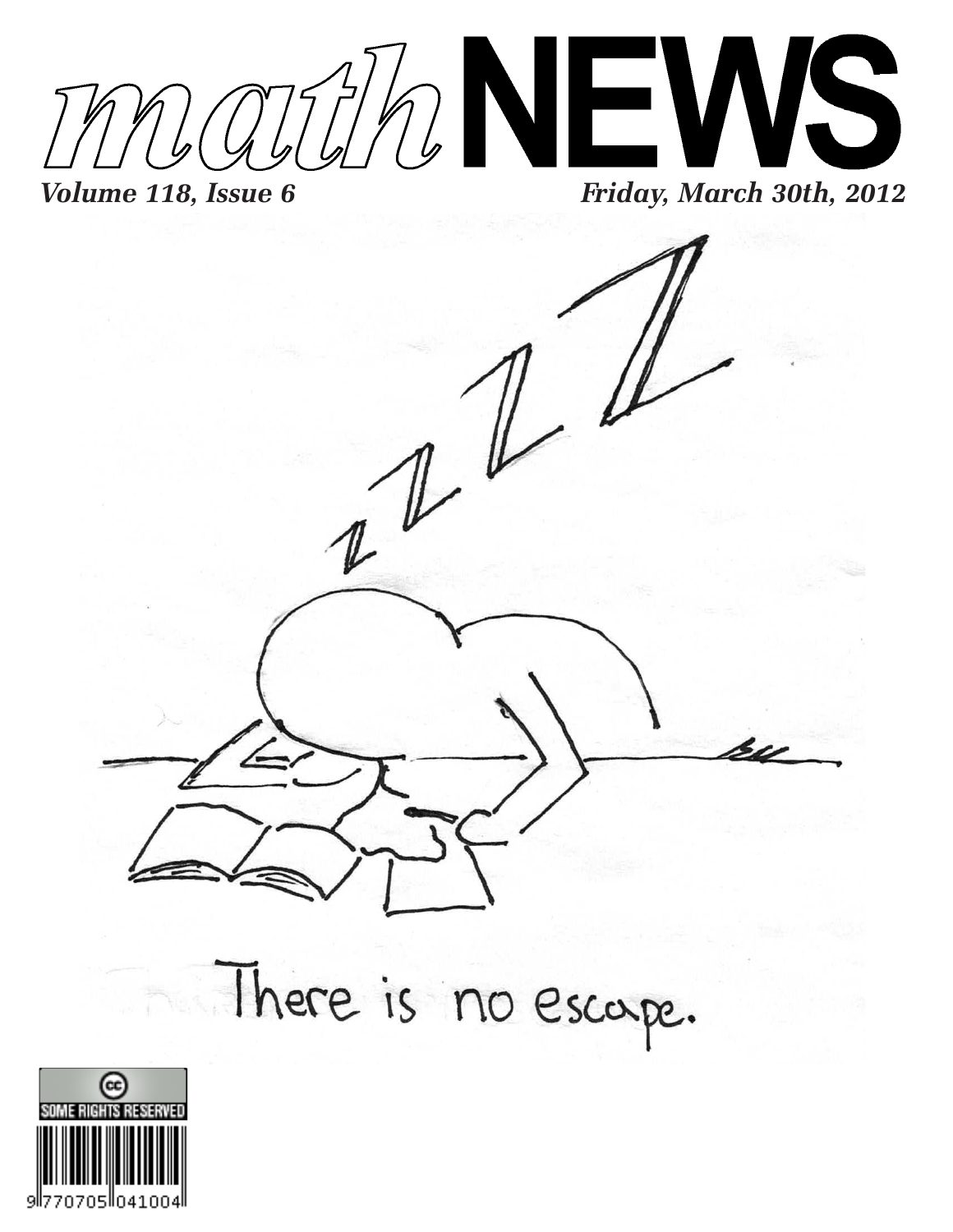*look***AHEAD**

| mathNEWS    |                                             |
|-------------|---------------------------------------------|
| March 30    | Issue #6 pays tribute to Loki the Trickster |
| April 4     | mathNEWS EOT                                |
| MathSoc     |                                             |
| Tuesdays    | Games Night in the Comfy at 6:30 pm         |
| Wednesdays  | Special nights in the Comfy!                |
| April 3     | General Meeating, in the Comfy at noon      |
| <b>CECS</b> |                                             |
| Ongoing     | <b>Employer Interviews</b>                  |
| Continuous  | Job postings open; closes next weekday      |
|             | 11:59 pm                                    |
| Tuesdays    | Rankings open 8:00pm                        |
| Wednesdays  | Rankings close 10:00am, Match results       |
| Thursdays   | Rankings open 8:00pm                        |
| Fridays     | Rankings close 10:00am, Match results       |
| University  |                                             |
| April 2     | Lectures End                                |
| April 6     | Last day to drop a course without a peti-   |
|             | tion, drop penalty 2 period ends            |
| April 24    | Fees Due for Spring 2012                    |
| April 27    | Co-op Work Term Ends                        |
| April 30    | Co-op Work Term Starts                      |
| $M$ ay 1    | Lectures Begin                              |
| Misc        |                                             |
| March 31    | Earth Hour                                  |
| April 1     | April Fool's Day                            |
| April 1     | Game of Thrones season premier              |
| April 6     | Good Friday                                 |
| April 7     | <b>International Beaver Day</b>             |
| April 8     | Easter                                      |
| April 17    | Blah!Blah!Blah Day                          |
| April 19    | <b>High Five Day</b>                        |
| April 22    | Earth Day                                   |
| April 23    | Talk Like Shakespeare Day                   |
| April 28    | Penguin Day                                 |
| May 1       | Batman Day                                  |
| May 4       | Star Wars Day                               |
| May 6       | World Laughter Day                          |
| May 12      | Limerick Day                                |
| Everyday    | S'mores Day                                 |
|             |                                             |

#### **ISSN 0705—0410**

*math*NEWS is normally a fortnightly publication funded by and responsible to the undergraduate math students of the University of Waterloo, as represented by the Mathematics Society of the University of Waterloo, hereafter referred to as MathSoc. *math*NEWS is editorially independent of MathSoc. Content is the responsibility of the *math*NEWS editors; however, any opinions expressed herein are those of the authors and not necessarily those of MathSoc or *math-*NEWS. Current and back issues of *math*NEWS are available electronically via the World Wide Web at http://www.mathnews.uwaterloo.ca/. Send your correspondence to: *math*NEWS, MC3046, University of Waterloo, 200 University Ave. W., Waterloo, Ontario, Canada, N2L 3G1, or to userid mathnews@student.

math.uwaterloo.ca on the Internet.

This work is licensed under the Creative Commons Attribution-Noncommercial-No Derivative Works 2.5 Canada License. To view a copy of this license, visit http://creativecommons.org/licenses/by-nc-nd/2.5/ca/ or send a letter to Creative Commons, 559 Nathan Abbott Way, Stanford, California 94305, USA. Terms may be renegotiated by contacting the editor(s).

The editors: Sacha Koohgoli, Will Morrison, Michelle Conway, and Murphy Berzish starring as Castiel, Bobby Singer, Dean Winchester and Sam Winchester

#### *mast***HEAD**

*The mastHEAD to end all mastHEADs*

It seems as if my life is going in a different direction than I originally planned. That's right everyone, I am leaving my dear UW. This pains me more than I can say since I have a bunch of awesome friends here and *math*NEWS.

But there is still hope my minions! If all goes as planned Guelph may be my new residence which is but a mear 40 minutes away. However, this means I cannot be an editor any longer. So I am using my last bit of power to dedicate a *mast*HEAD to myself...muhaha.

This also means a sad day is coming for *math*NEWS...there will no longer be an editor with boobs. This is a sad day so if you have boobs and are interested in becoming editor email scammyscam@lame.mN. The person with the least amount of talent will be chossen as new editor. Good luck to the new editor for having to deal with idiots and people complaining about grammar and typos.

Which doesn't lead us to this week's question: At the end of the day, the registrar seems to just confuse you. This is something I wish I can do. What is a combinatorial number?

!able ("1131"), Ender Dragon ("This *question* confuses me"), moment ("24-09-15, but there is nothing valuable in my locker"), MustardMap ("qrtuuvvxxtabbdqthecookieqrb71#?"), (define this (not cool)) ("Big O is big O is big O is this is it"), justanotherwriter ("e"), Algoweird ("3!"), Prez ("What embarrased me in front of the Dean"), Shay Blair ("A number that is combinatorial"), MoGlo (" $\pi$ !"), ScruffyED ("A particular small dog is fed steak for the rest of its natural life."), The Unfortunate Optimist ("What is this I don't even."), FOCing Awesome ("It's over 9000"), theSMURF ("A dereferenced null pointer"), Scarred Tiger ("The colour of  $\pi$ "), snippet ("(n choose k) is about all I can remember from MATH 239"), BlueberryMuffin ("NaN"), Soviet Canadian ("Mission Accomplished"), waldo@<3.LE-GASP.ca ("I don't think the Registrar has a combination lock...but if it did, it might be 35378"), !ED ("Null")

CowED ("I quit")

#### **24 Hour MathSoc Games Day**

 Clear your calenders folks! 24 hour Games Day starts this Tuesday, April 3rd. We are going to be playing board games from noon 'til noon in the MC Comfy Lounge, non-stop. Pizza, drinks, chips, and cookies, all free for players. Haven't had time for the longer games this term? Now is your chance to play games like Diplomacy, Mafia, Twilight Imperium, Battlestar Galactica and all the other shorter games we have on our shelves. As always, we will keep the games going the entire time without breaking for sleep. It's guaranteed to be amazingly fun for all involved. Are you up to the challenge?

Scarred Tiger

#### **C S C F L A S H**

Greetings CSC-beings!

 It's the end of term. I hope you had a good one! To find out about our end-of-term events, drop by the office. This Saturday, Open Data Waterloo is having a Codefest. Drop by, otherwise: See you in spring.

Signing off,

Calum T. Dalek. Supreme Chairbeing Extraordinaire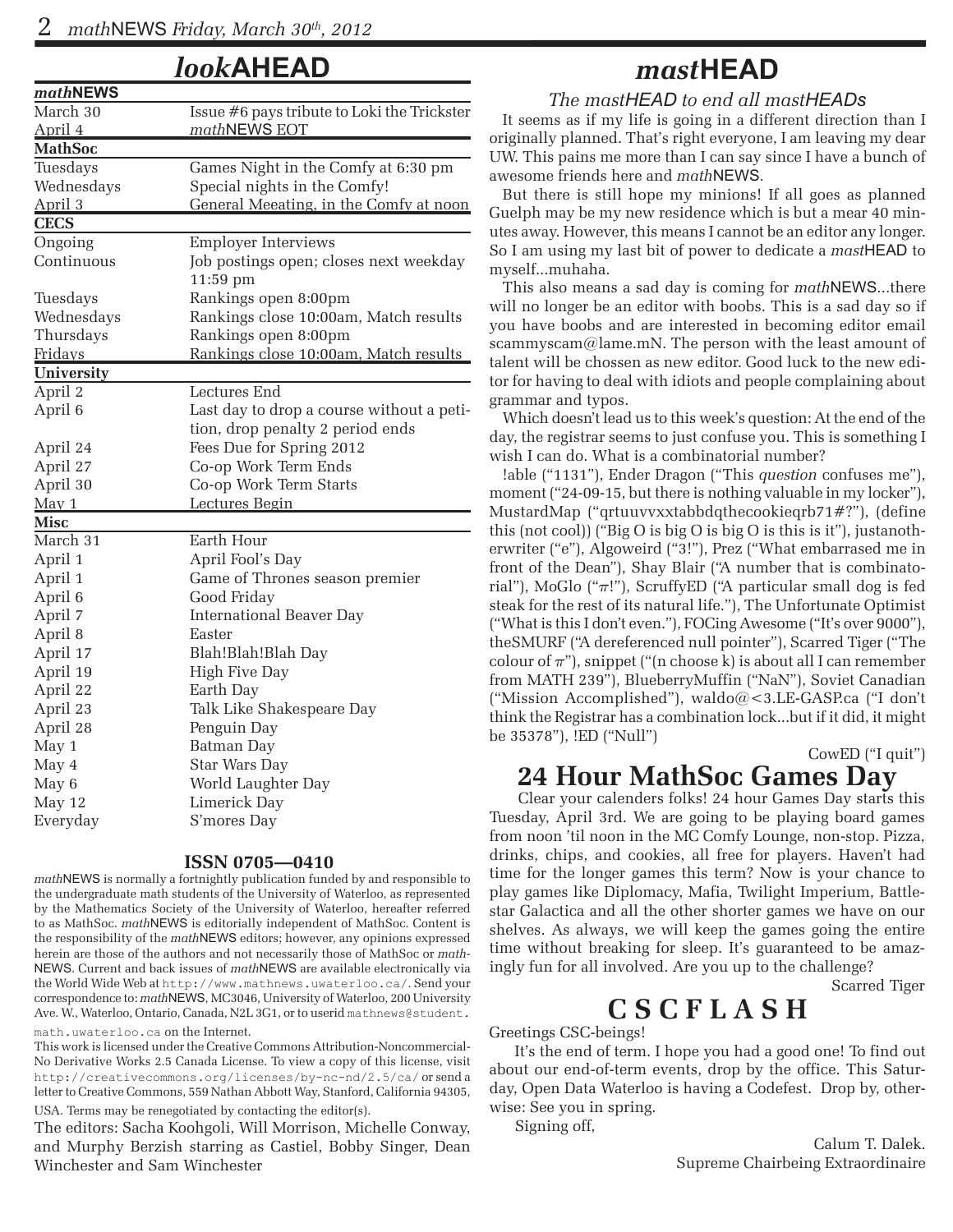#### **Prez Sez**

 The General Meeting happened last Tuesday. To check out the full details, go to http://www.mathsoc.uwaterloo.ca

Harrison Gross, MathSoc President

#### **MathFOC Sez**

 Hi mathies; this our last update of the term, so try to pay attention, if you still can!

 The FYEI (First-Year Experience Institute) is full for the remainder of sessions in the Winter 2012 term! If you are unable to take training in the Spring 2012 due to travel concerns, please let us know immediately so the necessary arrangements can be made! The Returning Leader's Quiz is available on learn.uwaterloo.ca, under a new 'course' called "Waterloo Orientation 2012". It should be open – if you are unable to access this quiz, but completed the OLT sessions in 2011, please let us know ASAP so we can sort problems out. Please remember that you must complete the quiz on or before April  $27<sup>th</sup>$ at 11:59pm, otherwise you must take the First-Year Experience Institute training sessions with all of the first-time leaders.

 A link to first-aid registration can be found at orientation. math.uwaterloo.ca/leaders/about/links. Please be aware that all first-aid sessions for the Winter 2012 term are fully booked as of right now. Registration for the Spring 2012 term will open shortly, so please stay tuned to the website!

 Applications for remaining coordinator positions will be available sometime in the next few days. If you have any questions, e-mail us at mathfoc@gmail.com, or visit us in the MOO!

 Good luck on your final exams for the term, mathies! Congrats to all of the new students who made it past their second term of their first year in Waterloo Math!

> Sacha, Anna, Michael, and Amanda MathFOC 2012

mathfoc@gmail.com

#### **Sweet and Sour**

plied Math minor.

Joint|<|ActSc Major|.

#### *Going into Second Year? Pick a plan!*

 Once you have completed 10 courses in the math faculty, and the grades are visible on Quest, you can visit an advisor to see about joining their plan.

 You would print off a Plan Modification Form, http:// www.math.uwaterloo.ca/navigation/Current/currNavigation/forms.shtml

 And bring it to an academic advisor, http://www.math. uwaterloo.ca/navigation/Current/advisors.shtml.

 Perhaps you are uncertain which plan to add because you don't know what the plan entails. In that case you can ask a first year advisor, or the plan advisor directly. Alternatively you can take a course to get a perspective of the plan. Below, I have tried to choose enlightening courses that can be applied to more than one plan.

**Plans:** ACTSC, AMATH, CS, C&O, PMATH, STAT

**Courses:** MTHEL 131, ACTSC 231, AMATH 250, CS 136 (for those in Hons. Math), MATH 239, STAT 230, 231 **Advanced courses:** MATH 147, 148…

 If you are interested in a Math Business program you should talk to the advisors early.

 Perhaps you are having difficulty deciding between one or two plans. In that case, I recommend you keep your options Hi everyone!

 The end of term is fast approaching so I'd like to inform you of the projects I've been working on thus far. You may have noticed that the 3rd Floor Club Bulletin Boards have been revamped, this is part of a bigger project to make the 3rd Floor more welcoming and informative. Along with this, the display cases around the Comfy Lounge have been redone to make way for the new trophy case and the Ralph Stanton exhibit where you can see Pink Ties from as far back as the '80s! Be sure to check them out on your way to the MathSoc Office :). I hope everyone has had an amazing term and good luck on exams!

**VPO Sez**

Lauren Hurley MathSoc Vice President, Operations vpo@mathsoc.uwaterloo.ca

#### **VPE Sez**

Hey everyone!

 It is finally the end of term! Some of you may have noticed we had a little get together on March 14<sup>th</sup> in the form of Pi Day. We served over 800 slices of free pie, pied the MathSoc executives, pied some profs and raised a lot of money for Colour Me Educated. We got just over \$450 to be exact. I wanted to give a huge thanks to Dan Wolczuk, Riley Metzger and Eddie Dupont for allowing students to pie them. This was truly a Pi day to remember!

We also had Pints with Profs on March 20<sup>th</sup> which was a huge success and saw many students and professors come out. Make sure to check it out at the end of next term!

 Lastly, the Colour Me Educated campaign ended last week and we wanted to thank everyone who donated to help Pathways to Kitchener.

open. You can do that by aiming at a double or triple major and changing your plans as you move forwards. For example, suppose I loved Applied Math, CS and ActSc. I could start by attempting a triple major. After a year I decide I no longer like ActSc, and would rather not take one or two of the courses in Applied Math. Hence I change my major to a CS with an Applied Math Joint. In year 4 I decide I would much rather work in CS when I graduate so I change my major to CS with an Ap-

 To clarify the prior paragraph, you can think of minors, joints and majors in the following mathematical way. Let || represent the number of courses in the plan. Without loss of generality let the plan be ActSc. Then |ActSc Minor|<|ActSc

 If you are really having trouble deciding, I suggest you consider Math Studies. Math Studies is extremely flexible, allowing you to take any 10 third and fourth year Math courses you desire. You can do minors to specialize. i.e. Math Studies with a minor in ActSc and C&O; or Math Studies with a Minor

Good luck on all your finals!

Ty Rozak Vice President, Events vpe@mathsoc.uwaterloo.ca

in Biology and a Health Informatics Option. Riley Metzger Academic Advisor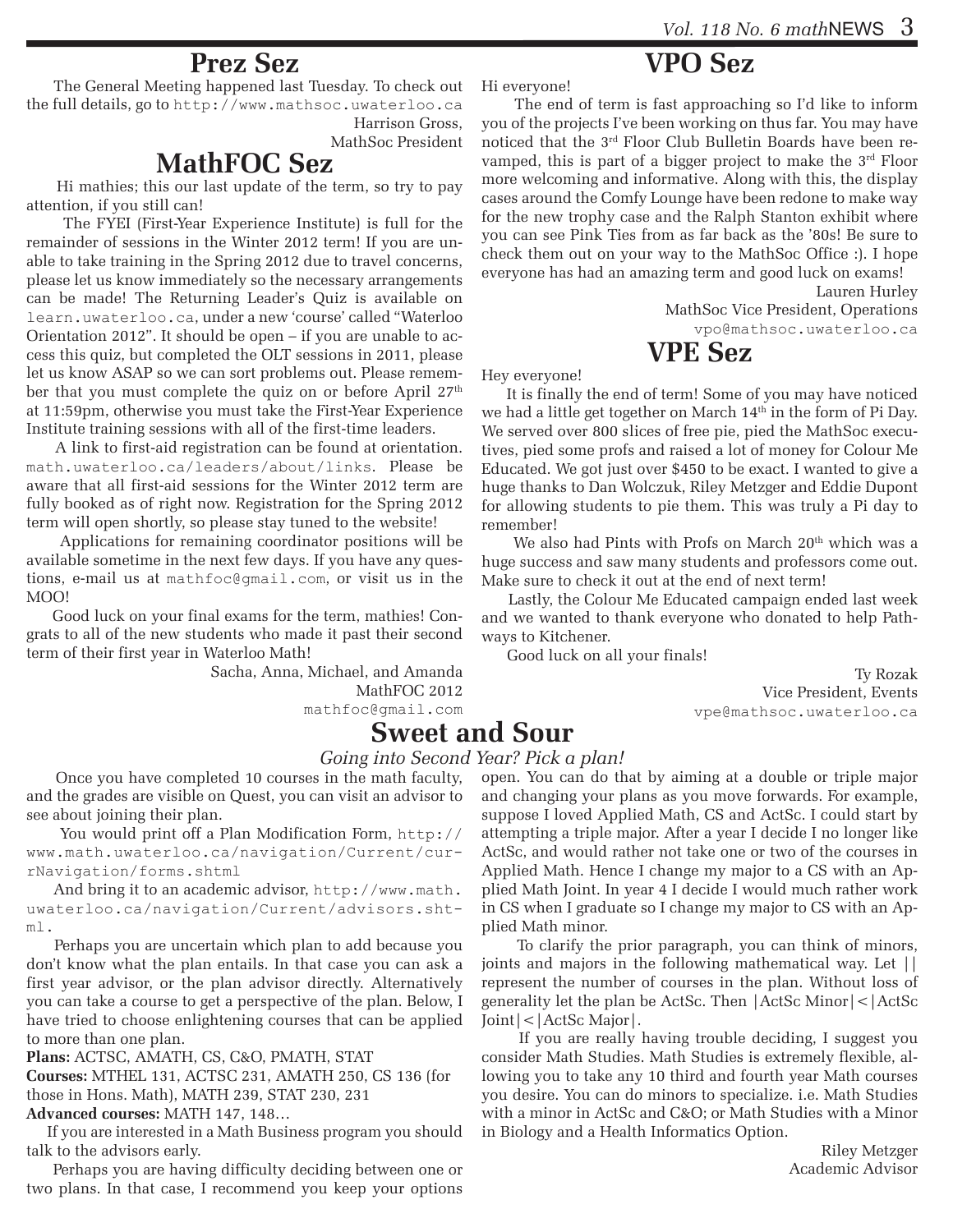#### **VPA Sez**

 Hey everyone. I've got a rather long VPA Sez this week, so bear with me. You might care about some part of this article, but there's only one way to find out!

 **Declare Early, Declare Often:** One big advantage to declaring your major is that you tell the department to email you if they're going to be making curriculum changes that affect them. This was a big deal when things like the Pure Math algebra changes were announced, since many people didn't find out about them since the Pure Math department didn't know who to email. Don't let this be you!

 **WD Deadline Issues:** Did you think that the WD deadline was a bit early this term? If you did, you were probably right: the Registrar's Office has been counting Reading Week as a week of classes, so the WD deadline came at the end of the tenth week of term, which was (in my opinion) the ninth week of classes. The usual slow committee process will be applied to try to fix this for future years.

 In the meantime, if you think that you've been affected by this early deadline this term, you can submit a petition to the Standings & Promotions committee. Go talk to your advisor, and be sure to submit the petition by noon on Wednesday.

 **8-Course Arts Minors:** Starting in September you can get an Arts minor with only 8 courses. If you sign onto a minor plan make sure to check with your advisor to confim that you're on the 8-course version. If you sign on before then, or if you have already signed on, then go talk to your advisor come September to downgrade your requirements.

 **Double Degree Exceptions for Stats & ActSci:** A series of exceptions are being added to some Statistics and Actuarial Science programs (including Mathematical Finance) to codify exceptions frequently given to Double Degree students. There are some weird inconsistencies here—they apply only to Double Degree students but not to Mathematics/Business single degree students, and for some reason the Statistics Joint Honours degree was left out. I've followed up with the department about these; hopefully this will be sorted out by the time the changes take effect in September 2013.

 **MHTEL 131 Added to Actuarial Science:** Starting in September of 2013, MTHEL 131: Introduction to Actuarial Practice, will become a required course for admission to the Actuarial Science major and minor (but not the Joint; I assume that it's an oversight that will be corrected). It will also be a co-requisite for ACTSC 232, Introduction to Actuarial Mathematics.

 **Alleviating the CS 240 Bottleneck:** Currently, if a CS student is delayed in taking CS 240, then it can really mess with their program. To alleviate this, CS 349, User Interfaces, is having its prerequisite changed from CS 240 to CS 241, effective September 2013.

 **Exacerbating the CS 350 Bottleneck:** CS 450, Computer Architecture, will have CS 350, Operating Systems, added as a prerequisite.

 **New Advanced Differential Equations Course:** AMATH 251, the new advanced differential equations course, is going to be offered starting this Fall.The most common piece of feedback I've heard about this change is "It's about time," so I guess it's about timier? This course will hopefully be more enjoyable for strong students.

 **JobMine To Accept PDFs:** The newly-renamed CECA expects to be rolling this out over the summer. It's taken a very long time due to the amount of effort into ensuring that submitted PDFs are secure. Yes, you weren't going to submit a virus, but some jerk in Fine Arts might and then the University could get sued.

 As for a replacement, CECA is looking into trying to find a replacement after WaterlooWorks got canned last year. It's not easy; there is no other piece of software out there that does everything JobMine does, so the University has to figure out how much custom stuff they need to build on top of what they buy; it's not likely they're going to try to make it from scratch again.

**PMATH Algebra Overhaul:** Pure Mathematics is doing a massive overhaul of their algebra offerings. PMATH 347, the new Groups and Rings course, will first be offered in Spring 2013, the rest of the changes will phase in after that. If you have any questions to Kevin Hare, the Pure Math advisor.

 Additionally, the Spring offering of PMATH 334, Introduction to Rings and Fields with Applications, will be canceled after this term.

 **CO 255 Moving to Winter:** CO 255 (previously 355), Introduction to Optimization (Advanced Level), is being moved from Fall to Winter to accommodate its new position as a 2B course. It will be offered in Fall 2012 and then in Winter 2014. Unfortunately, this might not work out very well for you if you're currently in first year.

 **STAT 230/231 Pass Average:** STAT 230 and STAT 231 are joining the first-year courses in requiring a 60% average to progress to future courses. Starting this September, most 3rdyear STAT courses will require a 60% in whichever of 230 or 231 covers more similar material. Some students who've already taken STAT 230 or 231 may be grandfathered, but new students will be subject to the new rules. Don't let this bite you!

 **CS Breadth and Depth:** Love 'em? Hate 'em? Don't care about 'em? Should they be kept? Removed? Made stronger? There's some discussion about them in CS right now, so it's a great time to send in your feedback.

 **Professional Skills Seminars:** Mathematics/Business has come up with an interesting suggestion, which is to offer nocredit week-long seminars covering professional skills, such as Excel tutorials for business students. The idea is that these courses will be recorded on your transcript, so that employers can easily figure out who has taken them. I really like this idea, and I could see it being used over in CS as well, but what do you think about them?

 **Some Parting Shots:** Working as VPA has been a great pleasure this term. It's a sad thing that academic representation is one of the least visible things that students can do to help other students, because it really matters. I've caught a couple oversights made by departments with proposals, and there was one change proposed where I asked for more data and then the proposal was withdrawn when the data didn't seem to support it (the proposal might come back, but hopefully after some more thinking!). The work that I and others do to help design the curriculum and requirements is very important, but there's no fun events or anything. I have the most boring job, but the most rewarding, I think.

 Next term Catherine Sun will be the MathSoc VPA next term. Catherine's great fun and I think she'll do a good job. In Fall, I'll be back (With a vengeance, of course. Why come back if you aren't going to do it with a vengeance?) on the job, and I hope to get more students more involved. I think it's worth it.

Sean Hunt MathSoc Vice-President, Academic vpa@mathsoc.uwaterloo.ca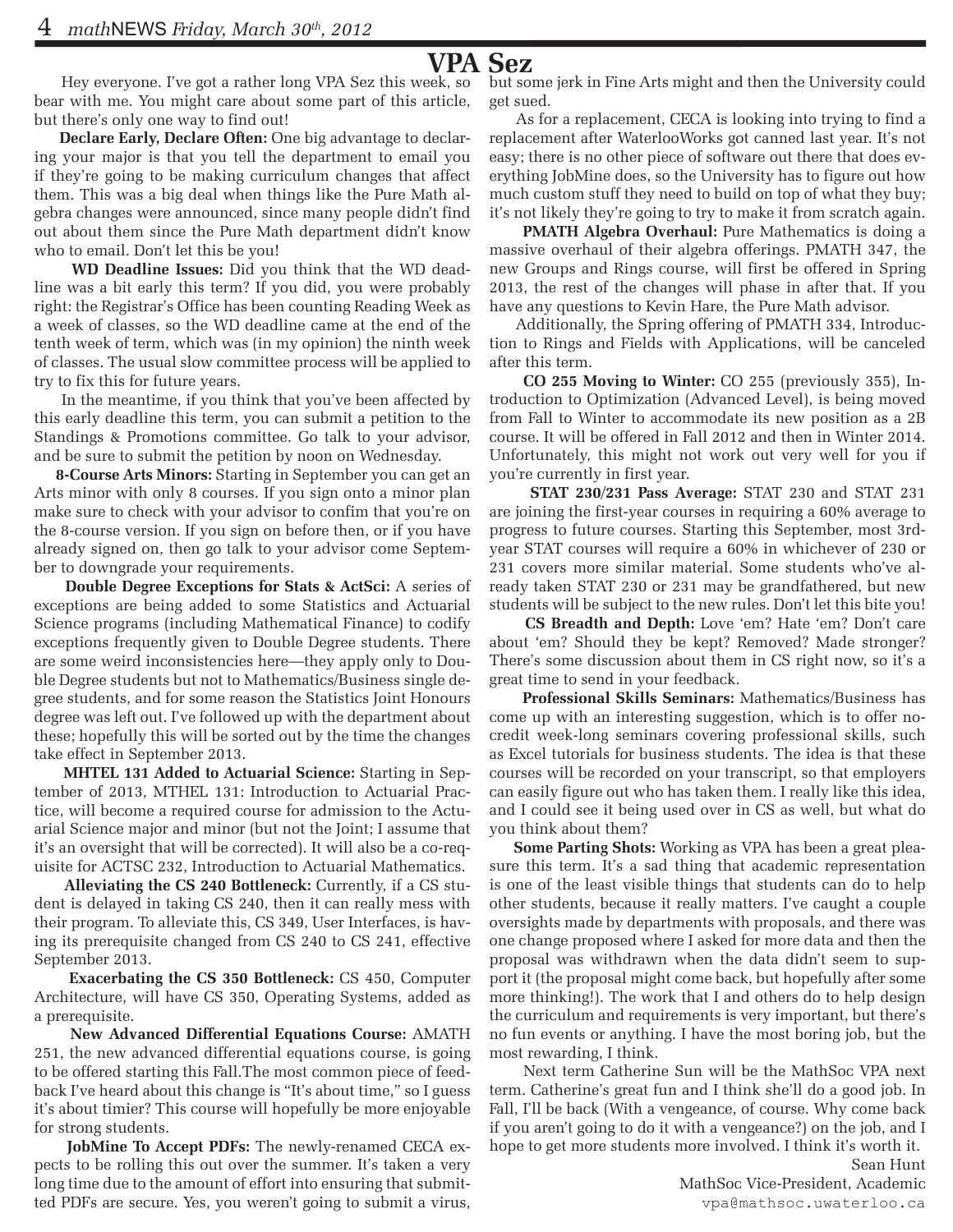#### **Investigating the Root Causes of Failure**

#### *Part 2*

We see that in [1], Kalpin continues to detail his wild and unscientific proposals for the post-secondary school system. While it's apparent that Kalpin is clearly unqualified to be proposing such changes, we also note that there are many details that need to be worked out in his proposal.

 Kalpin notes that secondary school is unable "to adequately direct students to a correct post-secondary path" and unable to prepare students for post-secondary education. His approach, dividing students into four streams in 9th grade, is clearly out of touch with the issues plaguing "typical" high school students.

The ministry of education itself notes in [2] that in 2003-2004, nearly 1 in 3 students failed to complete a secondary school diploma, let alone advance to university. For the 2009- 2010 year, that has only improved to 1 in 5 students. This means that nearly 20% of students will be forced to navigate the world with whatever skills that, at worst, they have acquired in elementary school.

 Kalpin introduced integrals and linear algebra into the high school curriculum, where students already struggle with the pace at which concepts are introduced. While the secondary school system once did introduce such concepts, they did so when OAC, the fifth year of high school, still existed, and there was sufficient time for high-school students to absorb such concepts and still be well-rounded when they graduated. Introducing such concepts to the exclusion of other classes (such as Computer Science or Visual Arts) could severely hinder a student's ability to apply the results of upper-year courses like CS 488/688.

Kalpin proposes two radical changes to provide enough

#### **Things I Learned this Term**

- 1. There is a reason no one likes STAT 231. You can take it now or you can take it later. Most people end up taking it the last possible term in hope that they drop it from the course requirements. This act is called playing STAT 231 chicken.
- 2. Don't only apply for interviews at big companies. Chances are that you will learn much, much more at a smaller company. And your chances of getting noticed are much higher as well.
- 3. Reading algorithms only goes so far in helping you prepare for technical interviews. Take a pen, a scrap piece of paper, and cut off your access to the internet. This is what coding in hard mode feels like.
- 4. It seems really cool having all your courses on two days. Then you realize you have to actually stay awake for 8 hours straight. I am not a morning guy. At some point sleeping through one of your lectures is inevitable. Try to make it the least important one. (Engineers will probably laugh at me for this).
- 5. Working out is a great way to relieve stress and cheer you up. But you aren't really healthy until you start eating and sleeping like a normal person. It's harder than it seems.
- 6. Read questions carefully. Apparently it is still possible for a math major to add two numbers incorrectly.

The Unfortunate Optimist

funding for his radical changes: the abolishment of the Catholic school system, and the removal of all-day kindergarten. We note that the Catholic school system, arguably, is better able to promote STEM (Science, Technology, Engineering, and Mathematics) skills in young children — as demonstrated by the sheer number of catholic (and, for that matter, french immersion) schools that participate in STEM programs such as the FIRST Lego League and FIRST Robotics Competition, compared to the number of public schools that do so.

 With regards to the removal of all-day kindergarten, we note that all-day kindergarten gives one more time to build social and soft skills in early childhood, where early childhood educators can intervene as necessary. Underdeveloped soft skills are a leading rationale for programs such as PDEng. Besides, wouldn't you love more time to play with your friends?

 Once again, we note how unfeasible such broad, sweeping changes would be. Instead, I repeat my plea for disruptive changes to education from the bottom up. Apply for a Winter 2013 internship with the Khan Academy. Apply to Desire-2Learn on JobMine. Apply to VeloCity, and disrupt the world with your own startup in the education industry.

 Something more than just writing a whiny article in the paper. Anything. Please. I've done my part; I hope you'll do yours. !able

[1] J. Kalpin, "Why High School is Too Easy Part 2: Fixes to the System," The Iron Warrior, vol. 33, no. 5, pp. 9, Mar. 2012.

[2]http://www.edu.gov.on.ca/eng/document/ nr/11.03/bg0308.html

# **Disgustingly Delicious: Blueberry Wine Sundae**

#### *Drunkenly Delicious*

 I always draw inspiration for these articles from what I laying about in my kitchen, this week? A bag of blueberries that is slowly fermenting (F\*\*\*ing housemates). Now, this gave me the inspiration to use blueberry wine in something, and sundaes came to mind, but blueberry wine is not actually required since it is not that common, you can replace it with some blue berries and a dash of liquor though. Without further ado, here we go:

 First, acquire a tub of good quality vanilla ice cream, blueberries, blueberry goop (puréed blueberries, blueberry wine, or blueberry sauce of some sort), and some waffles.

 Take a cup of blueberries, blend two cups of blueberries, and take a heavy helping of your blueberry goop, and layer them all on in that order on top of your scooped ice cream that has already been placed in a bowl. If you are not using any alcohol yet, this is your chance. Take some of whatever you think will work best in this mix, and pour a little in (I believe vodka would do nicely). Now put the bowl in the freezer and let the blueberry mix solidify (a little) into a gel-ish substance. Now make your waffles, aim for hard on the outside, soft on the inside, and warm all around. Now take the bowl out of the freezer, and take your waffles, cut them in half, and place them vertically in one edge of the ice cream-blueberry mess. Serve immediately for some tipsy good times.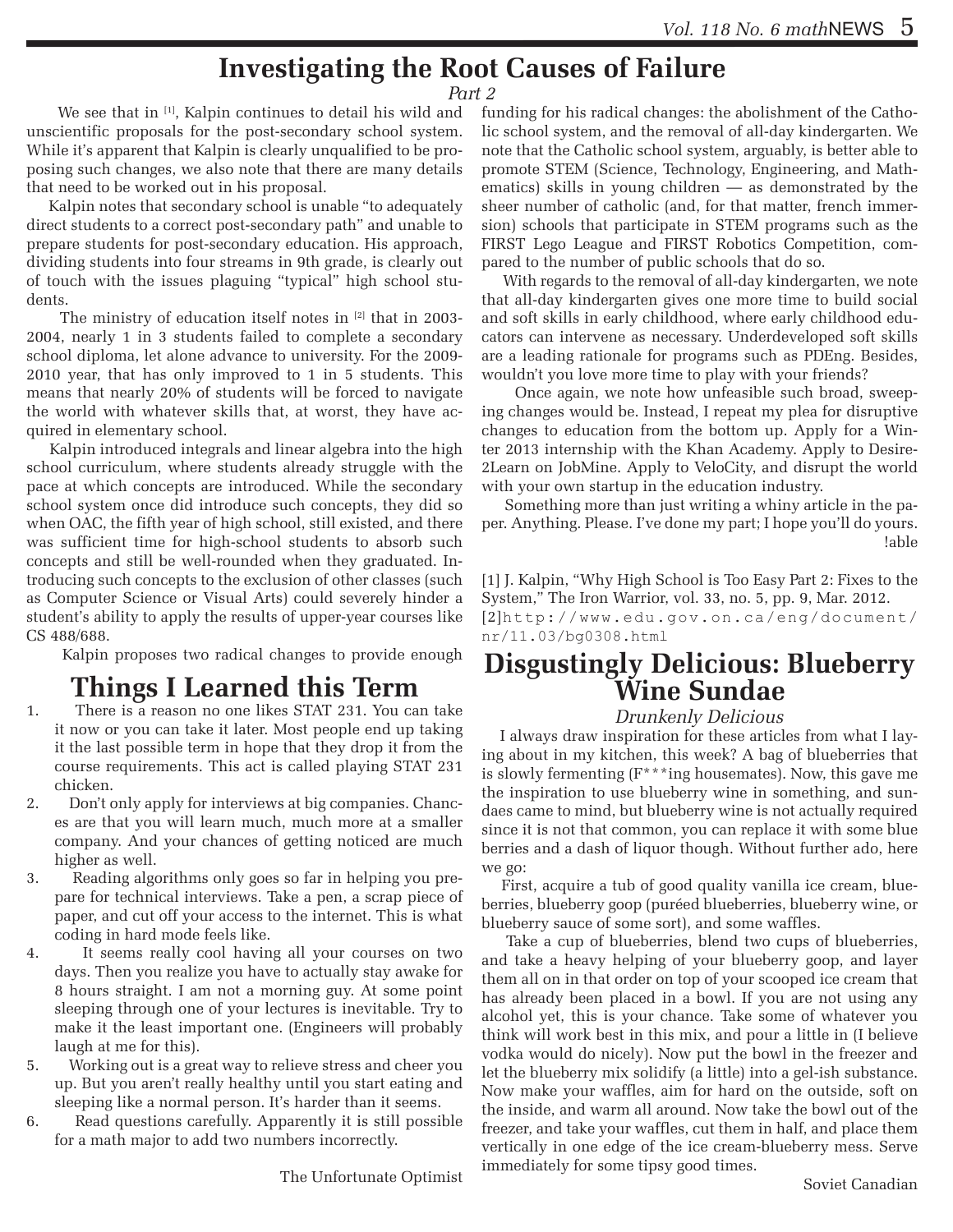#### **The Life of a Coffee Addict at UW**

The first thing that I look forward to in the morning is that sweet nectar of caffeinated enriched heaven. Being the lazy human being that I am, I maximize my periods of sleep right up until the moment I need to catch the bus. Since this means I don't have time for a homebrew, I must turn to campus coffee hotspots as my addiction enablers.

The art of the process arises here in finding a suitable supply, usually depending on how stingy I am feeling and how late for class I am. As per my tastes, the optimal solution is a cup of gold from Tims, but I do not always have the time (or patience) to stand in the mile long lines and pretend to be waiting at the DMV. This forces me to choose one of the lesser, though more cost effective, alternatives on my way to class.

All that must be said here, without pointing fingers, is that some coffee providers need to grasp what coffee is and when people buy it. If you will not set up shop before 12, why bother? Coffee rush occurs pre-afternoon. That means before. I mean, sure, I'll need a second or possibly a third cup, but that won't be from you if I came to you earlier and you were still MIA.

Now, Van Houtte is an appealing source of sustenance when I can feel the withdrawal creeping, and I get that it's favourable to sell variety, but what am I going to do with all of them? All coffee aficionados need is a dark, maybe a medium roast, and I need it to be there when I am.

When I'm looking for my golden mushroom boost, there's no chance that I'll be substituting a hazelnut or toffee whatever when the dark has been bled dry.

I won't get into coffee pots that don't identify what is inside (other than coffee). You know who you are. At best I'd like to know what I am drinking, though I guess at desperate times… yeah, standards collapse.

What drains my wallet worse than any leech seed is spare time and Roll up the Rim season. It is the most devious instrument of my demise. When the craving hits, I have time for a line, and roll up the rim is in town, I will always migrate to the nearest Timmies. Why would I not get the best cup of goodness that I can, especially with a chance to win (that results in consistent game overs wherein I win numerous chances to play again)? Note borderline gambling issues. That is particularly when the betrayal of our friendship surfaces. Tims might as well be Scar.

Regardless of all that has been said, as long as no coffee scarcity exists on campus, I'll survive, and my anorexic wallet and I will be in pursuit.

Frac-Brd-tional

#### **Error in Last Issue's Errata** *Errata Errata*

It's Tony Le Russa. Geez, *math*NEWS.

Scythe Marshall

#### **The Economics of Porn**

*And How to Get More*

#### **Getting More Money**

There exist a large number of sites on the internet, called TGPs, dedicated to driving traffic to porn sites, where it is hoped you will sign up and pay for higher resolution porn. The porn sites then pay the owners of the TGP sites for traffic driven to them, and the TGP sites have a large number of thumbnail links to free galleries hosted by the porn sites. The catch is that a visitor is not always directed to the gallery they select, but sometimes to other pages of sites who pay for traffic. The owner of a TGP must balance the income from redirections to porn sites, and the willingness of a visitor to stay on the page if they continue to get redirected to pages they didn't want to see, namely, not the free porn. Also, since the TGP owners only get paid if they direct traffic to other sites, they must get visitors to their own pages first. This is generally accomplished via two methods, one is specializing, and thereby attracting people with very specific interests, and the other is by buying traffic from other TGPs. As such, many of the redirections while using TGP sites will actually send you to other TGPs.

#### **Getting More Porn**

The approach I'm about to describe depends on an implementation detail of many TGPs. The links that the thumbnails send you to will actually be a PHP script, which takes as a parameter the actual URL to redirect you to. The PHP script will then redirect you to either that URL, or one from its list of sites that buy traffic from the TGP. The key lies in the fact that most TGPs actually embed this URL in the query parameters to the PHP script's URL. This means that you can get all the original gallery links simply by parsing them out of the query parameters. I was able to do this in about 40 lines of Perl, including handling URL and Base64 encoded gallery URLs. One caveat to this is that some TGPs don't use this method. The scripts instead take an identifier and presumably do a lookup in a back end database. This means that you can't parse the gallery URLs out of the page source.

#### **Getting More Time**

The redirection to other TGPs means that from a small original set of TGPs, you can find many other ones, which you can then scrape for more links. If this sounds like a prime candidate for a web spider, you're probably right. I suspect that a rough classification of sites could be done, into TGPs, free porn galleries, and other pages, based mainly on the number and destination of links on the page. This, combined with keyword analysis, could probably lead to a tool that could start with a seed set of TGP pages, then crawl those to find more TGPs, parsing the free porn gallery links out of pages as it goes along. The resulting list of porn gallery URLs could be classified based on the keywords from the TGPs they came from. In this way, one can almost completely automate the search for porn, leaving only the final judgement call required from the end user. Other improvements might include automatic recognization of sites with sequentially increasing gallery URLs, thus allowing extrapolation from URLs from the crawl to new ones.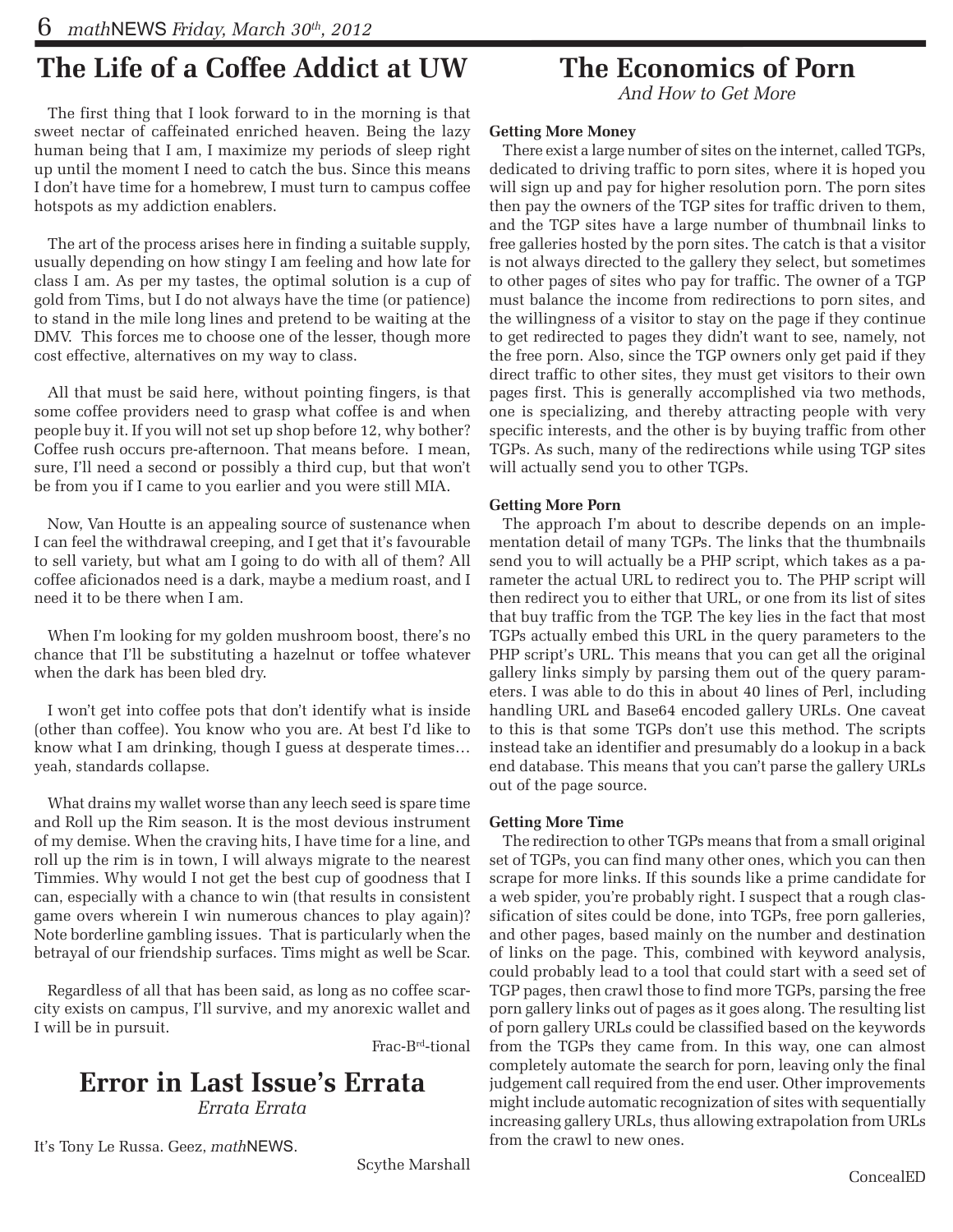#### **Amelia Earhart Reappearance Signals Wave of Funding to History Departments**

In recent news, Amelia Earhart was found yesterday, posing as an elderly women in Kansas suffering from senile dementia. The women was very lucid in her description of her final flight over 75 years ago that preceded her disappearance. Historical scholars are in an uproar regarding the recent discovery.

Additionally, Earhart has also described many other events in her life, offering an exclusive glimpse into recent history. However, these details have led several researchers to question the authenticity of her testimonial. Prof. John McIntyre has expressed doubt about some of the details of Earhart's description of the towering dinosaurs which reigned over Middle Earth shortly after the fall of the Roman Empire, saying that "any description of such grand lizards could not possibly have been made by someone who had only seen them from cruising altitude."

Earhart's reappearance nevertheless has boosted funding to several University history departments, now that something historically unresearched has "finally happened" according to Ontario Minister of Education Laurel Broten. She was reported having an interest in history, but unable to give it funding to the lack of novelty in their research compared to other underfunded disciplines.

"Amelia Earhart's stories give Ontario researchers an opportunity to do ground-breaking research into many turn-of-thecentury innovations in aviation, at the mere inconvenience of abducting an elderly lady from the Southern States," Broten says, "It is exciting to know that Ontario history departments will be the first to truly examine pterodactyls from a historical perspective."

Impulse Vector

## **New Investment Opportunities Available in Ontario** *Whores Don't Sink*

If you haven't heard the news, brothels are now legal in Canada. This is, without a doubt, exciting news, both for foolish politicians / public figures / celebrities looking for their next scandal, and investors looking for equity.

There are some things that are pretty much guaranteed to stay afloat regardless of the condition of the economy: food, alcohol, and now, whores. As a wise man once said, "Brothels make a much better investment than ships, I find – whores rarely sink". There is no doubt about it: brothels will be great investments. If you're smart, you will sell all your possessions and valuables, and invest everything in brothels, early, so you establish a monopoly before everyone else gets on the bandwagon.

theSMURF

## **Knitting is Awesome**

So I hate to break this to you, but I have a weird addiction. You wouldn't think that several thin strands of wool or cotton or synthetic material twisted together, dyed pretty colors, and wound into an object called a SKEIN would be so special. My name is MoGlo and I am a Yarncraft addict. (Yarncraft is defined to be creating handiwork by knitting and crocheting)

There is definitely something mathical about yarncraft. Think about knitting. If you're at all familiar with knitting it's just taking a super long piece of yarn and 2 stick things (called KNITTING NEEDLES) and basically you make a bunch of knots and poof! Out comes a scarf! Pretty cool right? Or maybe if you do some other permutation of knots, you can make yourself a toque! Similar projects can ensue. The funny thing about knitting is that there's basically only 2 different types of knots! They're called knit and purl (you can Google the specific directions if you please). Maybe I should put this in math terms. Ahem.

#### *Theorem Garter Stitch*

Let "a knit stitch" be defined to be a particular knot in yarncraft. If a knit stitch is knotted for every stitch in a row and for every row in the project, then the project is defined to be in Garter Stitch.

We also note that purling is defined to be the "reverse" of knitting when looking at the finished product. So if we did a whole scarf as the purl stitch, the resulting product will look EXACTLY THE SAME AS THE GARTER STITCH.

I guess another mathematical equivalent is  $1+1+1+\ldots+1$  $=$   $((-1)+(-1)+(-1)+....+(-1))$  where the number of 1's and  $(-1)$ 's are equal,  $1=$ knit,  $(-1)=$ purl.

I guess I could impress you with other permutations of the knit stitch and the purl stitch with fancy words like STOCKNIETTE STITCH, RIB STITCH, BASKET STITCH, CABLE STITCH, and the list goes on and on! If you think this is kind of complicated and WAY OVER YOUR HEAD, don't even get me started on crocheting.

> Yours,  $MoGlo < 3$

## **Feminists Accused of Beating Re- gional Police Officer with Dildo in Court**

The feminists accused of premeditated assault were brought before a regional court today. The women used a provocative, ritual conga display to attract local police officers to their workshops in which they cruelly beat them with a large phallic object. The officers were rushed to a hospital soon after the encounter.

Due to the presence of dangling modifiers in news headlines, many expect the incident to repeat itself once the trial begins.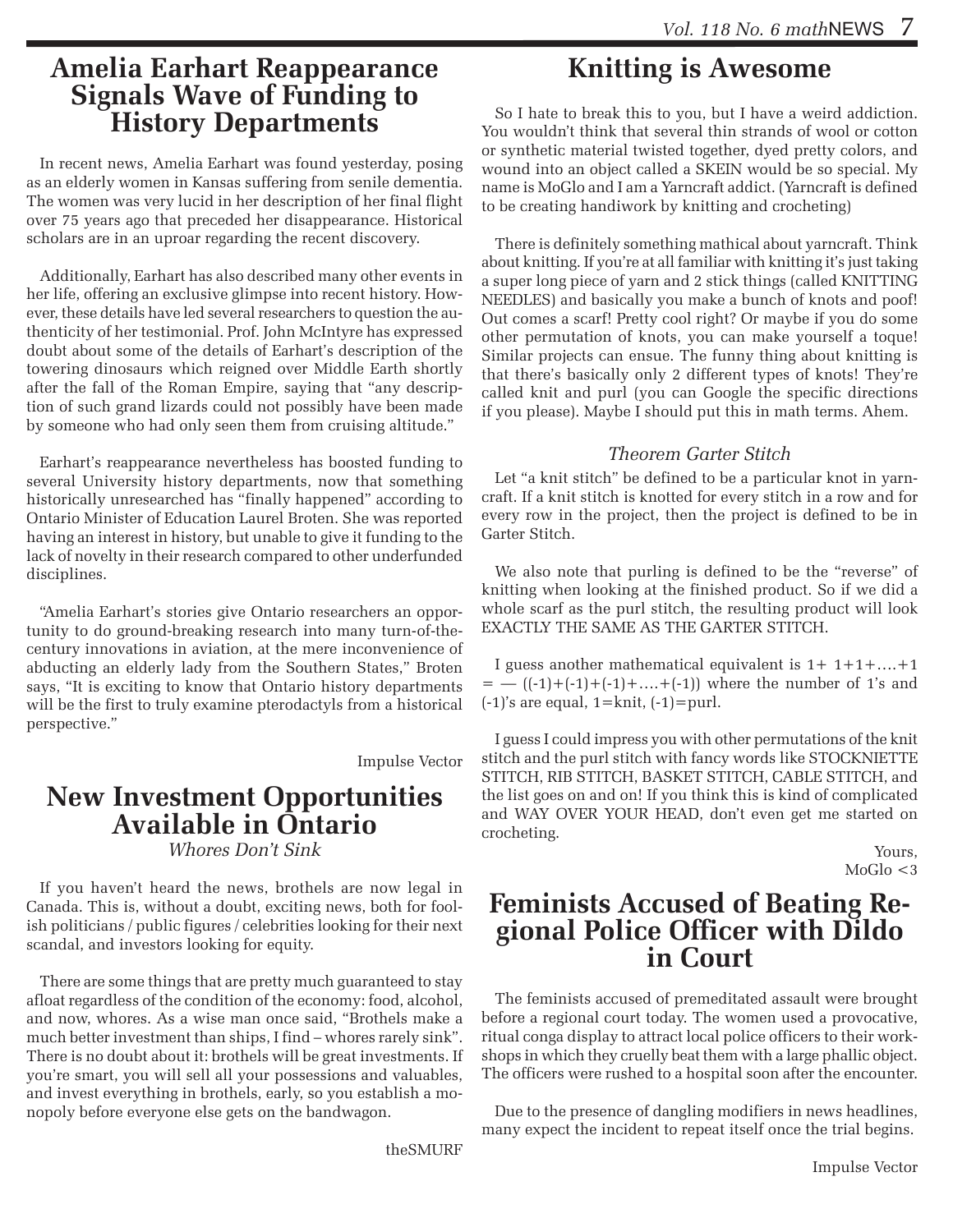## **Questionable Things to Do**

*Based on things that I did, witnessed, or heard about this term. Except for one or two of them.\**

I could probably write articles for each one of these, but I'm lazy. So here's a list!

**Running VisualStudio in WINE.** 

Because you are so dependent on VS. Even if it's Visual-Studio 6.

**During an HR interview, describing everything in extremely detailed technical terms.**

I mean, you don't really want the job, and it's not exactly sabotaging the interview, right?

**Watching Nyancat (or any flashy video) in the front row of a classroom.**

Because distracting people is a fun thing to do!

- **• Confusing scientology with sociology.** I asked a mathNEWS editor what elective he was taking, and his answer was "It starts with 's', ends with '-ology' and isn't 'scientology.'"
- Asking if a C++/gtkmm assignment can be submitted in **place of a Java/Swing assignment.**

This was actually asked in Piazza for CS349 (User Interfaces). The answer was no.

As an interviewer, assuming all candidates are familiar **with vim.**

I walked into an interview, and after introductions and pleasantries, the interviewer said "I've got a few coding questions for you on that laptop. I assume you're comfortable with vim?"

Attending employer info sessions only for the food. After all, it's free food! And you usually get an interesting tech talk, too!

*\*Nobody actually watched Nyancat at the front of any of my classes, but there were ideas… Also, I attended info sessions for the companies I applied to, but I wouldn't be surprised if some of the attendees were only there for the food.*

!bob

## **The End is Nigh**

#### *Exams are close*

The end of term is here, classes end on Monday and then exams begin a week after that. Your final projects and assignments are in and you are free, so wonderfully wonderfully free. Take this time, right now, to relax, have fun, and get some deserved rest. Get that show, game, book, or whatnot you have sitting on your back list finished. Go out, have fun, party. Recall though, you have exams coming up, hunker down and study. You are paying how much to come here to learn!? Make the tuition worth it and get yourself ready.

Good luck from all us at mathNEWS.

The Writers

#### **Follow us on Facebook (mathNEWS), on Twitter (***@ UWmathnews***), or in person (MC 3030)!**

## **Cat Trolls**

So this semester for the first time in my life, I am living with pets. Proper pets, that is. Technically speaking, my family had fish while I was in high school. If you've ever had fish though, you will understand what absolutely boring and pointless pets they make. They just float in the water and blow bubbles. Sometimes they look at you. That's about it.

If you're lucky, you might get a suicidal fish that keeps trying to jump out of the tank (my roommate's fish died that way), but even then your entertainment will last only as long as you don't have a lid on the tank. Which is a bit like standing a suicidal person on the top of a bridge and seeing how long you can prevent them from jumping. In other words, it's a bit of a disturbing form of entertainment.

So fish stories aside, the lady I am renting from this semester has a cat and a dog. The dog is not that exciting. It barks more or less constantly and appears to have psychological problems, but that aside I haven't actually had too many run-ins with the dog. The cat, however, is a different story.

It started from day one. I was unpacking my suitcase when the cat waltzed in and jumped into it. I stared hard at the cat. It stared at me. I flipped the lid on the suitcase closed. The cat made no indication of trying to escape. Amazed at the stupidity of the animal, I was preparing to zip up the suitcase and cart it down the stairs. My dad stopped me though. Apparently he didn't want to take a cat home. I would have suggested that he throw the (still closed) suitcase into a ravine instead, but he muttered something about animal cruelty.

The shenanigans continued from there. Some mornings the cat would jump up onto the table and try to eat my breakfast. After a few rounds of playing keep-away with my food, I would finally shoo the cat off the table. It would sit on the chair directly across from me, staring angrily with knitted eyebrows. I would keep munching away at my cereal, making sure to make lots of noises declaring how delicious it was.

Another day I was flattening cardboard boxes. The cat came along and jumped into the next box I needed to flatten. After an intense staring match that lit several nearby pieces of furniture on fire, the cat was still sitting in the box. So I put the lid on the box. The cat still didn't move, so I started shaking the box. Within milliseconds, the cat had lifted up the lid and streaked out of the box. Once on the ground, she slowed down and walked away slowly, trying to pretend that I hadn't just scared the crap out of her. That's one more win for me, you troll cat. You should know better than to mess with your human overlord.

BlueberryMuffin

#### **Uses for Mirrors**

- They make adoring yourself quite easy
	- Do I look creepy when I wink?
- Why is there blood in my eyes? (spoken from experience)
- $\bullet$  They're handy to catch spirits and find out who the vampires are
	- Looking around corners in case of a basilisk or Medusa scare
		- Reflecting the sun into the eyes of your enemies
			- Making it easy to read this article •

CowED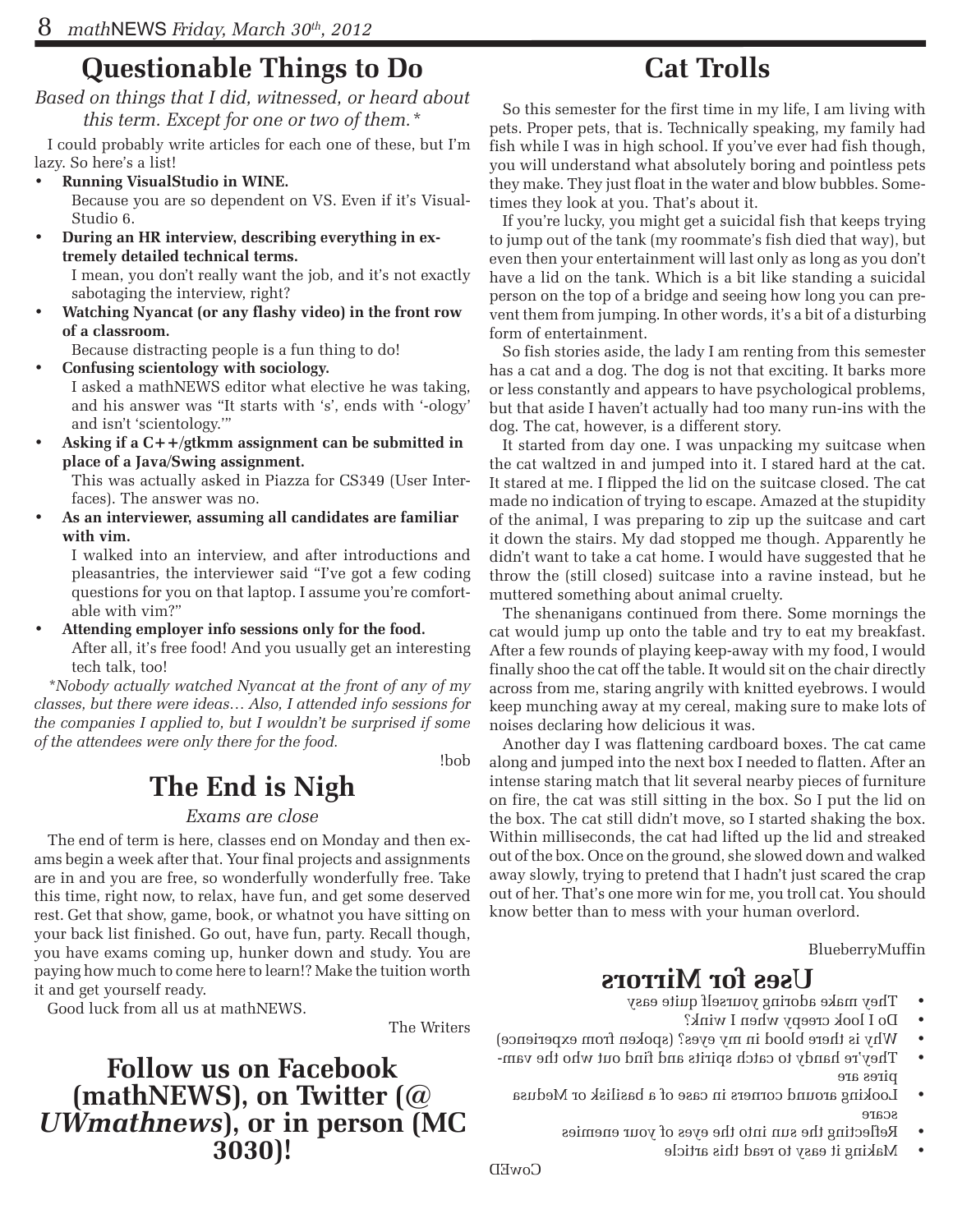#### **Friend-zones & Communism**

I decide to pick up a copy of Imprint. In my three years here, I've done this only once before when a friend of mine was using the blank space as a sketchpad for his doodles. However, something caught my eye: "Looking for love, stuck in the friendzone". Accompanied by an adorable cartoon, this article shows some promise.

I pick up the newspaper and begin to read. Within the first few sentences, my inner grammar nazi is beginning to weep. The article is overflowing with comma splices, sentence fragments, and nonsensical metaphors. I read on, discovering that the article intends to cover three main topics: friends with benefits, friendzones, and friends who desire relationships.

The author goes on to give an incomplete and unsatisfactory explanation of the concept of "friends with benefits" and its inevitable failure, like that of communism. That's right, he compares a casual relationship to a socialist movement. Then, after an elementary review of the mechanics of sex and hormone release, he likens the emotional aftermath of sex to a single battle in the war that will be fought between both parties.

Let's try to draw some of the similarities here. Communism: a revolutionary socialist movement to create a classless, moneyless, and stateless social order structured upon common ownership of the means of production, as well as a social, political, and economic ideology that aims at the establishment of this social order. Friends with benefits: a term used to describe the physical and emotional relationship between two unmarried people who engage in uncommitted sex acts. The only connection I make here? If our author isn't getting any, he doesn't think you should be either. It's only fair, after all.

The next item on the list? Friends who have feelings for each other. Now, I'm not sure if you've ever experienced this, but occasionally, people develop romantic feelings for other people who are already their friends, and not complete strangers. You have a few options here: you can confess your feelings, or let them build up inside you and forever wonder what could have been. This is probably the only portion of the original article that gave (somewhat) useful advice: tell the person how you feel, and don't worry about the repercussions; if he or she is a good friend, there should be no harm done.

Finally, we move onto the "friend-zone". The author of the article takes a few paragraphs to explain how men are the hapless victims of the friend-zone but then goes on to explain that men are idiots for blaming women for this phenomenon. He states that it is inevitable that people sort others around them into two categories, "people I could date" and "everyone else". He concludes the article by stating that he can offer no advice or aid to people struggling with any of the above mentioned issues, and wishes them luck and "cheap cuddles". This is followed by his last attempt at a bad metaphor, in which he likens the described hopelessness to marriage.

This is possibly the least insightful relationship article I've ever read. The banner over the article reads "Relationships Suck", which is just about the only descriptor I'd use to describe the article as a whole.

Mahna Mahna

#### **What Pokémon Needs**

In the world of competitive Pokémon battling, one has to take account of many hidden variables that are random, such as IVs and natures.

The standard way to get desirable values in Pokémon is through an elaborate system of breeding in which a high IV and favourable nature is transferred down through generations. But as anybody who has resorted to alternative, more sketchy methods knows, breeding is often difficult and tedious.

There are many methods of circumventing the tedium of systematic breeding, while at the same time getting much more precise results. Some are less accepted by the community at large, such as hacking and use of an Action Replay. But there is one method that is not as controversial, but on the accepted side. This method is RNG abuse.

RNG abuse involves predicting what the pseudorandom number generator in the game will produce at certain times, to search for a value that will return the desired random values in a Pokémon. Many competitive battlers do not frown on this practice, despite it being an abuse of the pseudorandom nature of the generator, simply because it does not require any nonstandard interfaces to achieve.

RNG abuse, while still using completely "legitimate" methods, is still a subversion of the systematic, imprecise breeding system that should be properly followed when trying to achieve the perfect Pokémon. So what we need is a barrier to this abuse.

This comes in the form of cryptography. One of the defining features of modern cryptography is the fact that the methods

can be completely transparent and yet the cryptography is still strong due to properties of mathematics. Simply use a hash system like SHA-1 to generate the random values for each Pokémon. Couple this with a proof-of-work system to ensure that trying to brute-force the generator is also time-consuming.

You may wonder why one should go to such lengths to protect the data in a freaking children's game. Well, one, it removes one method of "legitimate" hacking that people who don't want to put in the hard work of systematic breeding (like they do in real cockfights) can resort to and for which they can use the "standard interface" excuse.

And two, Pokémon fans take their data seriously. Perhaps by using cryptographic hashes to generate random data, we can take advantage of the computing power of Pokémon fans who are desperate to continue using RNG abuse to solve problems in mathematics and cryptographic security. Imagine, using an RNG that involves prime numbers to solve the Riemann zeta hypothesis!

It's a win-win situation. If Pokémon fans don't solve the cryptographic RNG, they'll switch to systematic breeding, the way the game was meant to be played, or to straight-up hacking, which is less excusable, therefore widening the line between acceptable and unacceptable practices. If they do solve it, then they have proven themselves as a human computing base that can solve hard problems in mathematics, and will attain honours beyond just being Pokémon Masters. They will become Pokématicians.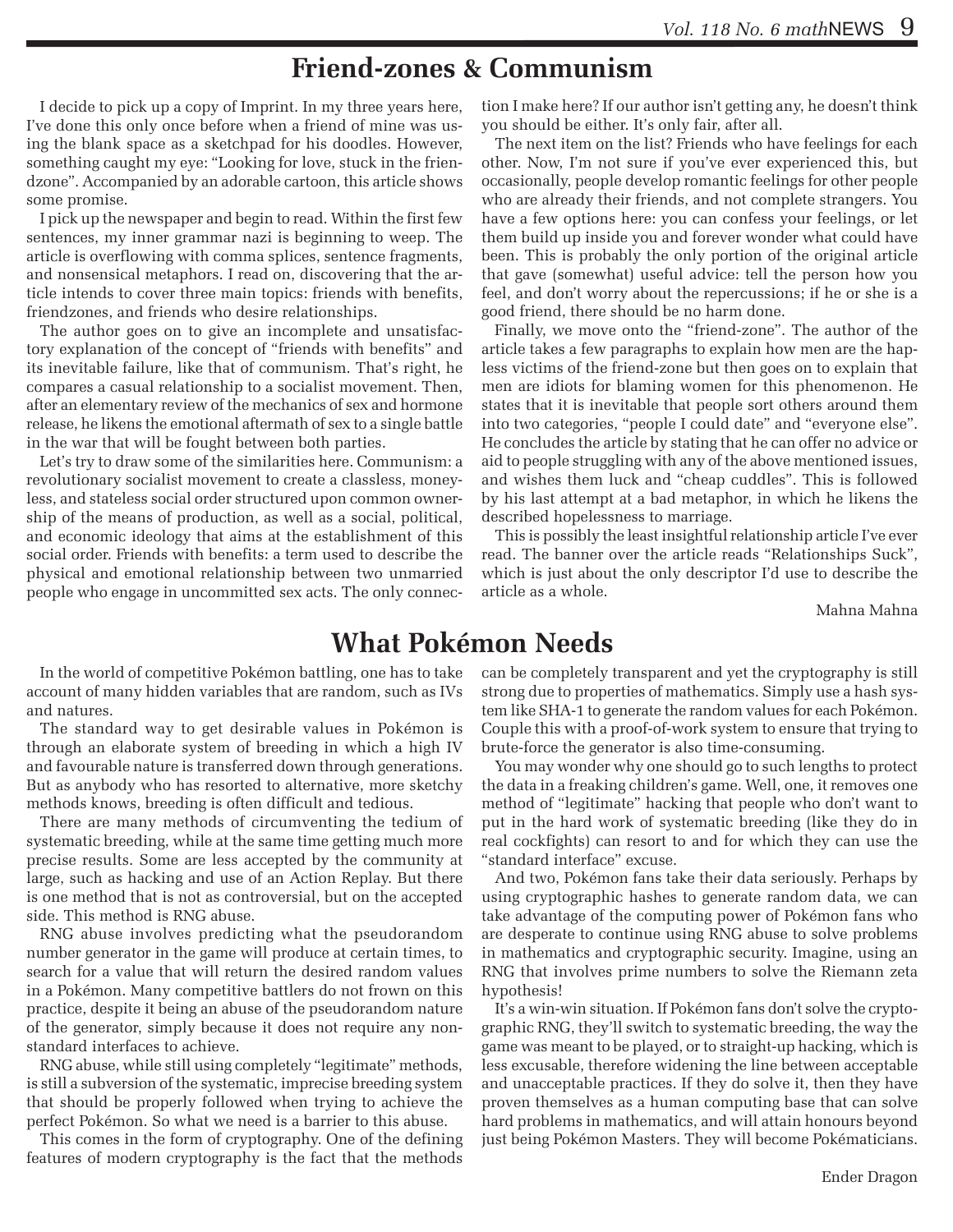## *prof***QUOTES**

[Pointing to a lecture slide]This is my first time seeing this. The co-instructor made it; he didn't tell me what to say so let's just look at the pictures.

-Storjohann, CS240 I don't know how this algorithm works, so let's end the lecture here.

-Storjohann, CS240

And so here is this second string example that I just realized for the first time in 8 years that it actually says something.

-Storjohann, CS240 Of course I have to shift it all the way past. Wait no, do I? No, I don't.

-Storjohann, CS240 In combinatorics, many people have tried to prove the 4-colour theorem and many people have failed. It is a choice subject for theses where writers typically quote attempted wrong proof number 37, etc.

-Wormald, MATH 239 Algorithmically, this theorem sucks. It will destroy you.

 -Wormald, MATH 239 We will have to make up for lost time in the lecture for the break we never had.

What did you do before this term?

-Hinek, CS240

-Neilsen, SE 380 I put up the assignment solutions two weeks before the midterm and final. I got killed on my ratings for doing it. The exam marks were higher, though.

-Neilsen, SE 380 The old sages have said: "first order ODE systems shall have unique solutions once initial conditions are given, at least for a little while (say  $\pm \epsilon$  time)."

-Charbonneau, PMATH 365 Since this is the Computer Science Club, I'm supposed to say, "Interrupts are Enabled." And the first time I heard that joke, I had a full head of hair.

-Bill Cowan, CSC Talk

We *generally* need two parents to have a child. -Petrick, CS 136

One person can spawn off children!

-Petrick, CS 136 Marmoset has been the bane of our existence.

-Petrick, CS 136

It's like the epsilon-delta game from calculus, but in terms of scanf.

-Petrick, CS 136 You're Canadian, so you can only sort of hate it. Because you can only sort of do things.

-Smith, ECON 102 I like killing trees. They helped pay my tuition, too.

-Smith, ECON 102 Lets get rigorous! Oh, now the mathies have woken up! -Smith, ECON 102

Look, if America really wanted its automotive industry to be competitive, then they should've bombed Detroit.

-Smith, ECON 102 Come on ladies and gentlemen, stop looking like losers. -Smith, ECON 102 Even if you start reproducing like rabbits today, and I don't think you should, by the way that is NOT a recommendation… don't tell your families that I told you to go get pregnant by the end of term. I will deny that.

-Smith, ECON 102 …then Christopher Columbus came along and said, 'yo! I want to sail.'

-Smith, ECON 102 The artsies should just write that down on their reference sheet because it's very confusing.

-Smith, ECON 102

Ask your pure math prof where the chief priest got the number from. 'Professor, where are numbers before they are written down?' I truly believe a pure math prof would have an answer, because god knows, they are really strange people.

-Smith, ECON 102

It is my professional responsibility to watch people in their native habitat. I always stand outside the angle of the video cameras.

-Smith, ECON 102

Ron Paul is an idiot by the way, if you've encountered that strange, old, wacko person.

-Smith, ECON 102 [To student in front row] Sir, please wait at rolling up the damn rim.

-Smith, ECON 102

The artsies think they're doing algebra.

-Smith, ECON 102

You may have to cope with the fact that I may stop breathing. Not that that'll stop me from talking, but I may fall over. You'll have to be patient for a moment.

-Smith, ECON 102

Now that student evaluations are done I can speak in a monotone voice for the rest of the course.

-Wolczuk, MATH 136

Men usually die shortly after their wives because there's no one left to take care of them. Sorry men. Oh but men usually die first anyway so who cares.

-Skryzdlo, ACTSCI 331

Uh oh, my husband is five years older than me. That means he'll definitely die first and I'll be all alone. I need one of those forever alone memes!

-Skryzdlo, ACTSCI 331 Go outside and have a conversation with a goose.

-Katz, MATH 239

Somebody remind me that I did this because I'm going to end up suppressing the memory.

-Katz, MATH 239

Steve gets fired from bartending, so he becomes a C&O professor. -Katz, MATH 239

I have a general rule that you're not allowed to film me in class unless you remix it, auto-tune it, and put it up on youtube.

-Katz, MATH 239 (student answers another student's question) Thank you for answering that. I had no clue what he was talking about.

-Mann, CS 250 You will learn how to fall off your chair out of sheer what-thefuckery.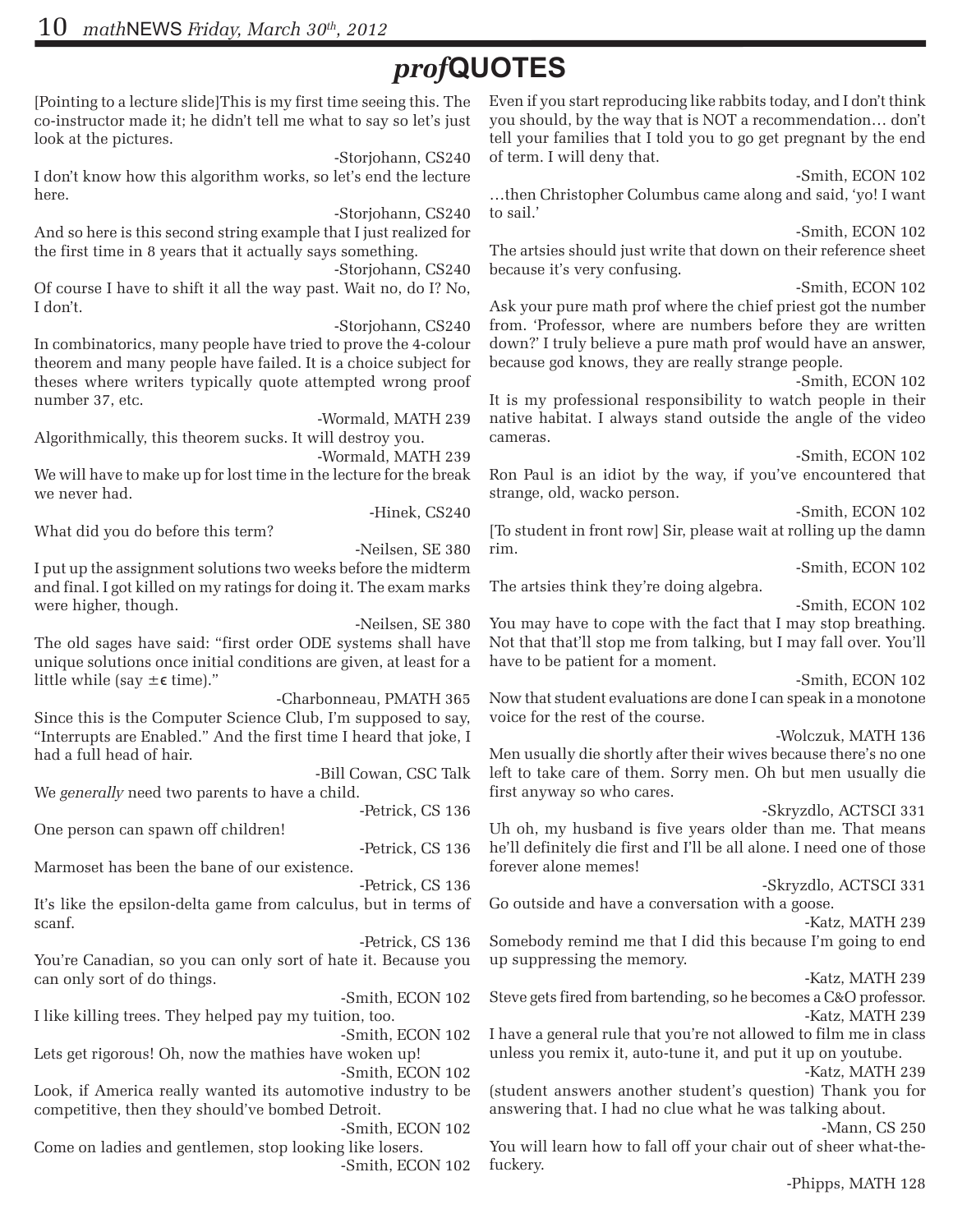### **(Paid) Smartphone Applications are USEFUL?!**

*Part 2*

 Hey everyone! Two issues ago I was talking about how you could get the most out of your Android phone by overclocking it, giving much more power than advertised on the box. Today, you will learn about two very useful applications that I recommend getting for your phone.

 SetCPU (\$1.99) is an application that, simply put, modifies and regulates your CPU. In order to use this at all, your phone needs to be rooted, and after my last article, I'm really not in the mood to talk about how to root a phone. By regulating your CPU clock between different speeds, you can drastically increase your battery life than if you never had this application, because it is able to almost completely shut off the CPU when you aren't using it for anything critical. My phone has a dualcore 1.2GHz Tegra 2 processor (which I am glad for – since I heard the GS2 LTE from Rogers has the Qualcomm Snapdragon, which I absolutely hate due to it's inability to transfer threads properly between processors), so the upper threshold is obviously 1200MHz. Curiously enough, I set my lower bound to 200MHz, and instantly saw a 30-hour increase in battery life upon using it the first day. Another really cool thing about this paid application is that it can turn your smartphones core(s) off when they are not in use, essentially extending your battery life infinitesimally when not requiring major usage.

 Of course, you need to actually "set it up" with profiles (there are five pre-installed, I added another for "charging", since I like 3D gaming). For off-screen usage, I use a conservative profile (doesn't activate processor for background applications unless explicitly stated); for on-screen usage, I use an "on-demand" profile (allow for better performance if the user requests it – this allows for smoother scrolling, as well as continuous and uninterrupted operation of the phone while you need it). Trying other combinations, I found that this one was the best for my needs, since I will only really use my phone to turn on my music at work, plug my headphones in, and go nuts coding all day, leaving the processors to do nothing but crunch battery if left unchecked. Enough about that application, though. There's a free trial version of this application on Android Market, but guys, come on, it's only like \$1.98, and I really enjoy supporting companies that make good products. Reward them for their time!

 The other application I purchased (\$2.84 CAD) was Swift-Key X. This application is a keyboard extension that essentially mimics Samsung/Gingerbread's default predictive keyboard, except with a 'twist'. SwiftKey X is actually more of learning AI than anything else, since it learns from patterns you've previously typed and compares that with what you're currently typing. This basically allows whatever corrections you specify, such that it does the same for you down the road (assuming you have a consistent typing style – I tend to have slang terms and phases where I will use different colloquialisms, but for the most part I like this structure). There are two profiles – Rapid and Careful – both of which are better for their own respective typing style – double thumbs versus single-touch, respectively. Faster typing means more corrections, where slower typing means better predictions – but both profiles are remarkably efficient at what they do. Since I've started using it, I find myself more thinking about context and thought pro-

cesses, rather than worrying about "where is that stupid space bar", since SwiftKey will actually correct misspelling and failspacing wherever it notices such instances. Since I'm a fairly sloppy typer, I've come to teach SwiftKey how to correct the majority of my errors, so that I don't have to completely fix all of my mistakes perfectly, but just enough that the keyboard recognizes what I try to mean when I type something silly such as "I like trains" (which I text a lot of people, trust me). As of right now, the corrective "heatmap" for which SwiftKey has identified for my specific typing style has apparently made me 25% more efficient! The only reason why I happen to have that information is because the application itself stores heuristics and long-term data with regards to how many keystrokes it has saved, how many correct predictions it can make, and how useful it has been for you, the user, over however long you've had the application. In case you're a cheapskate like I used to be, there's a free 30-day trial on what is now called Google Play, so try it before you buy it! – If you're an Android-lover at all, or even a generally efficient person, you will love this application – I will almost guarantee it!

 Both applications were completely worth it, but to round out my awesome experience, I suggest "Quick System Info", "JuiceDefender", and "3G WatchDog", all free applications that are extremely useful when it comes to saving battery and watching things like your 3G Data Usage that you would never have time to do (especially if you're as on-the-go as I am, or if you're as busy as I am) otherwise. All of these applications together make my experience so much better to the point that I don't even carry around a netbook anymore, since this phone has essentially replaced a bunch of items in my backpack that I would have needed otherwise (including my overall calendar – I put all of my assignments and "to-dos" in this phone!). A cool free calendar / tasks application that I've started using is "Jorte" – it syncs with Outlook, Google Calendar, and other time-management applications to give you a consolidated, mobile platform for recording tasks, events, appointments, and more!

 I think I'm going to stop ranting now. You must be angry, having to read through all this text to figure out that Android is really that much more awesome than other smartphone operating systems. I'm sorry to break it to you like this, but there's really nothing to it! Would you rather buy a \$700 phone with nothing in terms of task efficiency, hardware acceleration, or multi-tasking features, or a \$500 phone with customizability out the arse, multi-tasking features to suit a businessman with three part-time jobs, and the ability to program whatever the heck you want into it, since the toolkit and development kits are all open-source?! I've even found an in-line terminal that can edit the source of the phone in real-time in Android – can Apple products let you do that??

 You be the informed one. I've had just about enough of having to explain everything! I'll see you guys in two weeks, when I rant about what kind of freedoms one can achieve with a smartphone.

 Don't forget to be FOC-ingAwesome, and good luck on finals!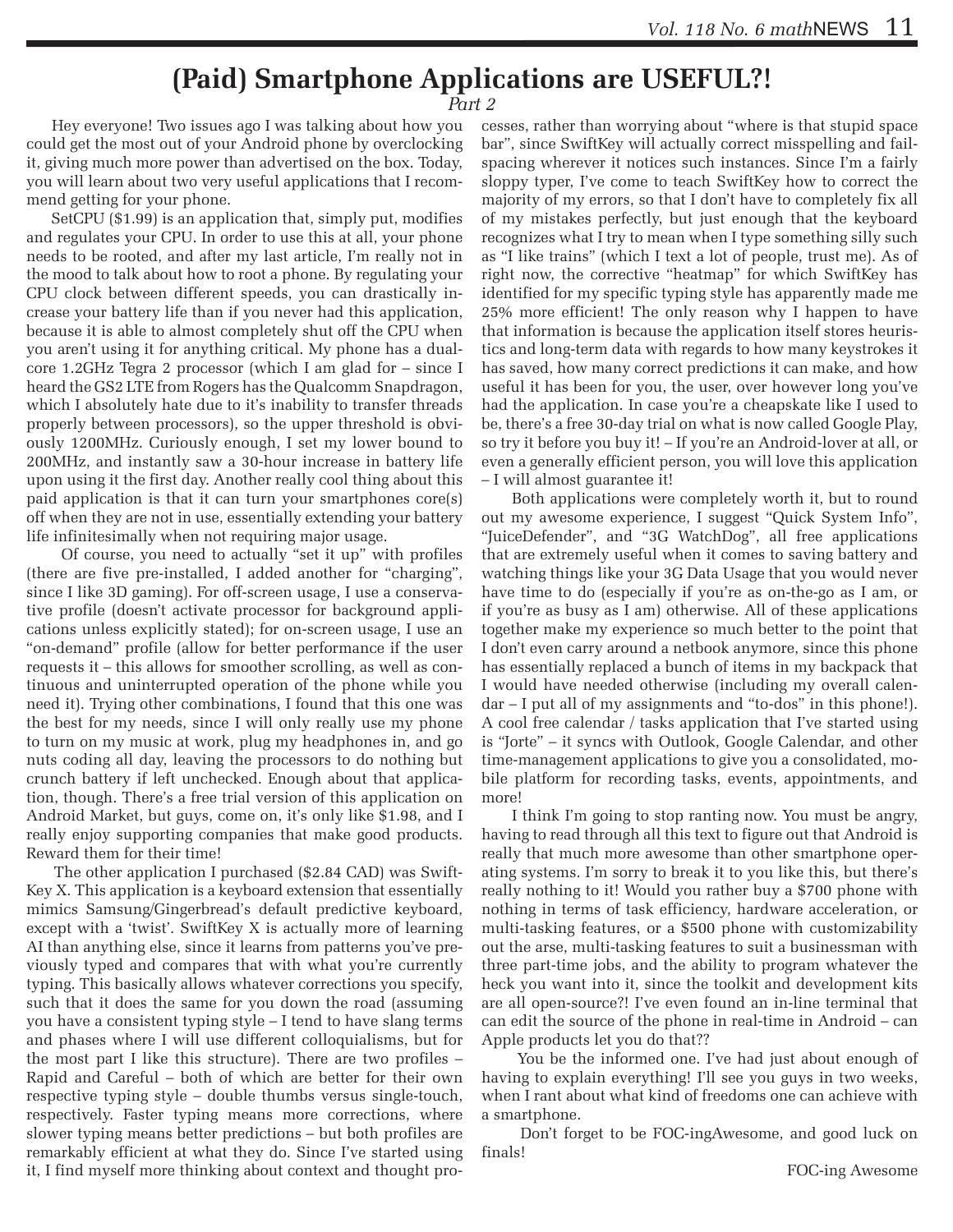## **Russian Reviews: Civ IV Colonization**

*New World Borders*

For those of you who have played Civilization 4 (Civ IV), you will be familiar with the concepts in colonization. Even better is if you have played the original Colonization as you will find almost everything is as it was, which is good. For those of you who have not played Colonization (and to a lesser extent any Civilization game) here is what you're missing.

In normal Civ, you are leading a nation from nothing in the stone age to a bright future or robots and space ships alongside and against a number of other nations. There is war, diplomacy, annoying AI (Gandhi!), research, settling new lands, and more. In Colonization, you are working on a much more focused version of all this. Instead of being a nation that starts from nothing in a brand new world, you are one of four European powers that are colonizing the "New World" of the Americas. You start with a ship, a settler and a soldier floating on the right side of the map in the Atlantic. Your goal is to find land, settle it in the name of the Motherland, interact with the natives and expand into a powerful colony that supports the Home Country, all before declaring Independence and forming your own nation. To reach this goal, you set up a coastal settlement, later form more inland, gather resources from around your settlements, refine them, and sell it all off to the Motherland for profit, and then pick up additional settlers and recruited professionals and equipment that will increase your resource output and allow you to spread further.

The difficulty of the game comes with trying to optimize your production so that you can make the most goods possible with the smallest pool of settlers that can do the work. The greater difficulty is while managing all your settlers and resources, you need to raise an army, possibly a navy, and fight other nations (or natives) over borders and resources, and eventually defeat your own Motherland's Expeditionary Force to claim your place as a nation. The entire time, you must deal with demands from the motherland for more gold, higher taxes and the like.

An example of all this is a game that I have just finished. I was playing as the Dutch Colonies, I landed in southern South America, the British landed in northern South America, and we both quickly expanded inland. I was looking for more food and resources for the production of more, larger settlements and soldiers, instead of working on trade goods for money (which could buy me more units and hard to make goods) . The British though, were settled so close to me that their borders soon overtake some of my farms and mines. This greatly affected my ability to produce a larger population and equip them with tools and weapons. For a long time I tried to move the borders back without a fight, but I wasn't going to happen, so I tried to avoid a war I didn't think I could win, and settled more of the south to make up for the loss.

Soviet Canadian

**Submit your** *prof***QUOTES to the BLACK BOX (by the Comfy Lounge) or email them to us at mathnews@gmail.com!**

### **CBC's "Power and Politics" Accused of Abuse of Alliteration**

Over the past few days, the Canadian Broadcasting Corporation's largely unsuccessful series, "Power and Politics," was accused of a gross breach of literary conduct for the use of alliteration to improve the image of the show and to appeal to younger demographics.

A speaker from the CBC announced yesterday that the breach was not intended, and that the show will return to its original title, "Little Mosque on the Prairie."

#### Impulse Vector **New Jobs Available to Students**

With the government of Ontario's landmark decision this week to legalize brothels and bawdy houses, a new industry has sprung out of the paperwork and is aggressively hiring. Despite the ethical complaints about the lowering of society's standards and morals, there has already been a noticeable improvement on campus.

"This is absolutely terrific," says William Johnson, a VP for the UW administration. "Since the verdict was passed, our University's image has risen dramatically. We now have a use for the old Fed Hall building. It will now be able to turn a consistent profit each and every term. There have been complaints from students living in residence that they weren't able to spend all of their meal plan money in one term. With Fed Hall placed conveniently next to residence, they'll never have to worry about that again!"

When asked where the university would be hiring the new employees from, Mr Johnson replied: "Well, those Arts students need co-op jobs, right?"

## **Korra and TANT**

There's been some news on the Western Cartoon front. Two events in this crucial field have come to light recently. The first has to do with the sequel series to Nickelodeon's extremely popular "Avatar: The Last Airbender". The series is set to premiere on April 14 with an hour long special. This past week the first episodes were leaked to the internet after a screening for Nick's staff. This is sure to strike a blow to Korra's ratings as everyone is just watching it online. This highly anticipated show deserves to be popular, but if Nick doesn't see the numbers, it won't get the funding. I implore those of you with TVs to tune into the premiere and support quality cartoons.

The second piece of news involves an adaptation of an older cartoon franchise. A new movie adaptation set to reboot the Teenage Mutant Ninjas Turtles is to be directed by Michael Bay. What new, exciting ideas will Bay bring to a 25 year old series? TMNT…IN SPACE! Yep, from a 15-clip on the internet, the best Bay could come up with was making the turtles aliens. The biggest problem with changing the origin story of the Heroes in a Half Shell is that the title becomes false advertising. I have no idea how good a movie called "Teenage Alien Ninja Turtles" will be, but hopefully it will at least be worth riffing on with friends.

!ED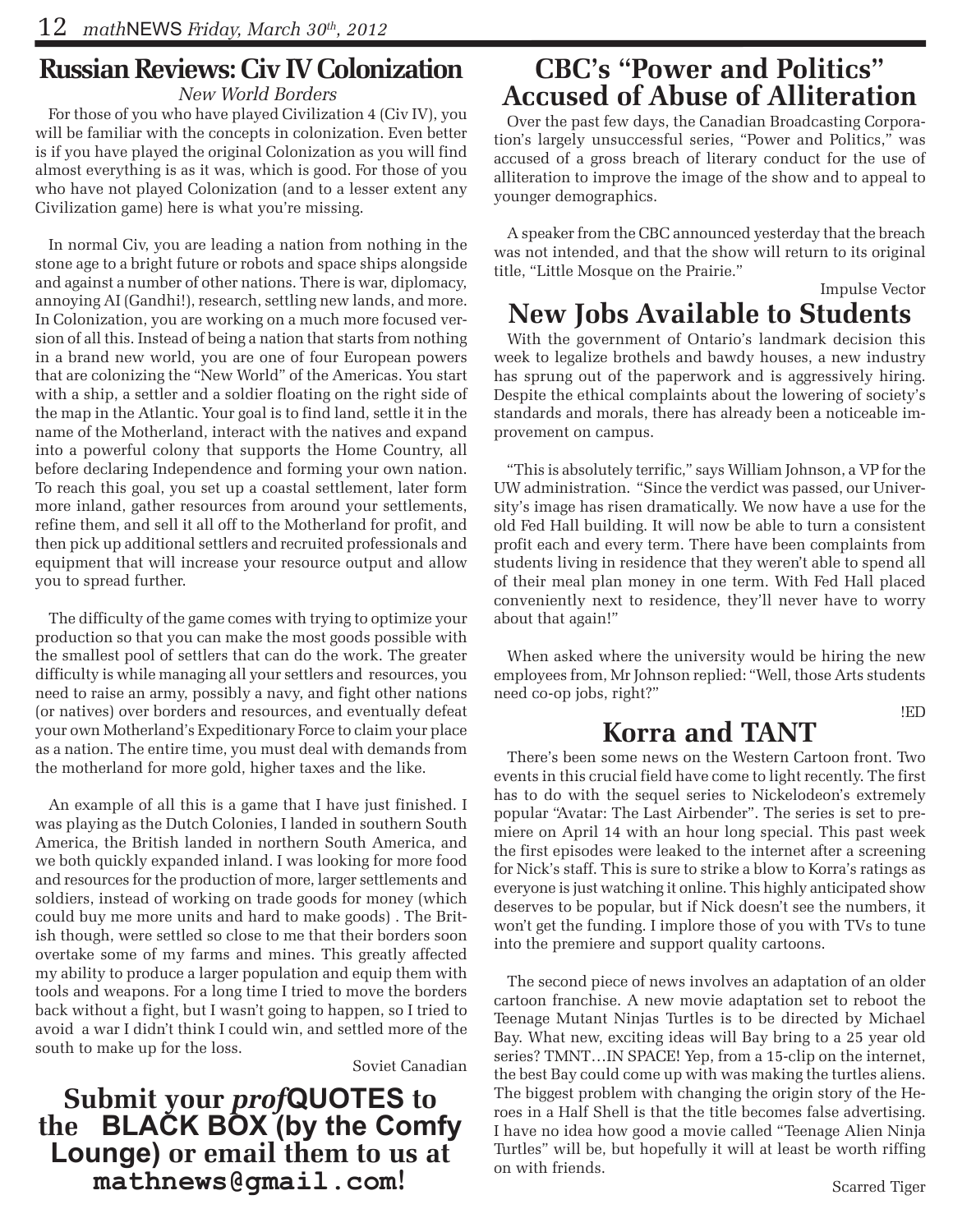## **A Review of my Co-op Job**

#### *TL;DR: It's fucking awesome*

So the term is finally coming to a close, and all you poor study term people get to spend the next few weeks of potential good weather either hunkered down studying for the dreaded finals, or if you're like me, playing games for the entire exam period. Meanwhile, being on work term, I get to slack off slightly more, and do less actual work. Sure, I have to write a work term report soon, but I can still put that off for another month.

My job is pretty awesome. Here are some (out of context) things that occurred, were mentioned, or were referenced at my job:

- Porn
- Foosball
- Beer and BBQ
- Video games
- Free food

A basic breakdown of the work day is as such:

- *• 09:15* Arrive at work
- 09:15 to 10:45 Check status of nightly tests, check emails (Reddit on 2nd monitor)
- 10:45 to 11:45 Fix any issues with nightly tests (Reddit front page links all purple)
- $11:45$  *to*  $13:45$  Lunch (potential Beer + BBQ)
- *• 13:45 to 15:00* Foosball or Meeting (if meeting, Foosball is shortened / delayed)
- *• 15:00 to 15:15* Poop
- *• 15:15 to 16:45* Review / add tickets, debug, code (specific subreddits all purple, nothing else to do)
- 16:45 to 17:00 Walk around the office, pretend to be busy
- $17:00$  to  $17:45$  (Optional)  $2<sup>nd</sup>$  round of Foosball
- Go home
- (Optional) Poop again

Employers don't read this, right? Um… I totally work hard 9 to 5 every day with no distractions. Yeah.

> Hardly working, theSMURF

## **N Things I Hate About Feeling Unwell**

*Waldo has many things going wrong health-wise at the moment. Schtupid sickness.* 

- This sickness that I keep getting every single term (even co-op terms), I just can't seem to beat this thing!
- My left knee, I don't think it healed right after that really nasty fall
- The splitting headaches, not being able to focus and having to still finish PD2 is NOT a good combination
- Sinus infections, just...iiiiiick
- Shakes and shivers, the sudden change in weather doesn't help this at all
- Being incoherent at times, caused by the headaches and overall need to sleep
- The feeling of needing to expunge yourself, NEVER fun if it actually happens

waldo@<3.LE-GASP.ca

# **Postmodern Philosophy Transferred**

In an unprecedented move by the University of Waterloo's Faculty of Arts, all research and development into the application and understanding of existentialist and postmodern philosophy has been transferred from the Department of Philosophy to the Department of Sexuality, Marriage, and Family Studies. Although many criticize the move as an attempt to distance postmodern philosophical ideas from productive members of the University of Waterloo, many have applauded that the research has not been moved off campus, but only to the Christian-church affiliated colleges, "which is as far away from the Art's quad as we could get it since Optometry refused to host our research," says Douglas Peers, "We are still deeply indebted to the Department of Sexuality since it rid the more conventional departments of such controversial research."

This follows closely after the acquisition of Women's Studies by the same Department of Sexuality, Marriage, and the Family.

Impulse Vector

### (NOT) WINTER

# $\circ$



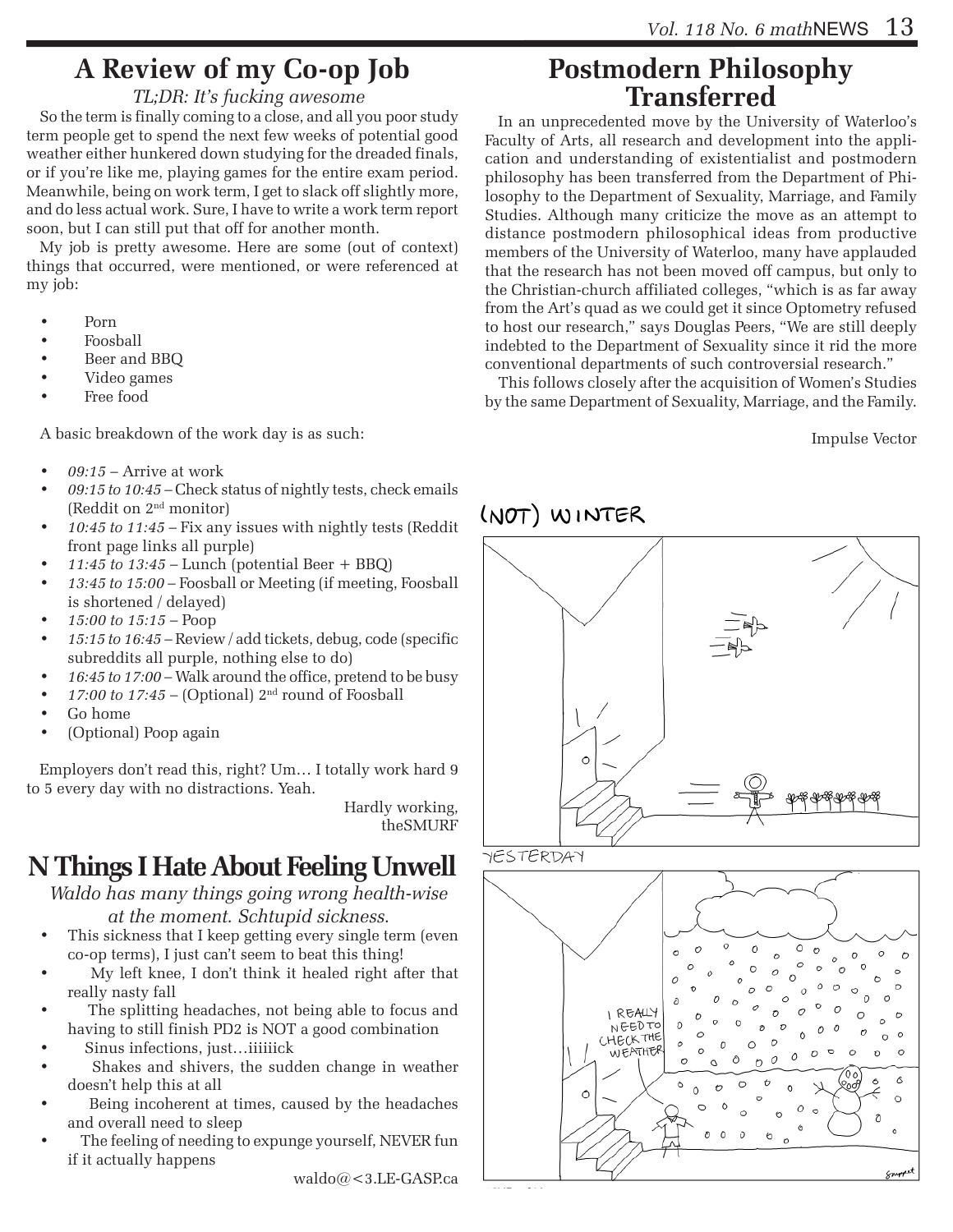#### **Shutdown**

*To the tune of "Prologue (The Work Song)" from Les Miserables*

[OPERATIONS NIGHT-SHIFT] Shutdown, shutdown Don't run your box all night. Shutdown, shutdown We're here until it's light.

[EMPLOYEE ONE] The glare is strong It's bright as hell in here

[OPERATIONS] Shutdown, shutdown your caches we must clear

[EMPLOYEE TWO] I did not know! My web use, they would log!

[OPERATIONS] Shutdown, shutdown Go write it in your blog

[EMPLOYEE THREE] I know they'll read, The user manual

[OPERATIONS] Shutdown, shutdown Your time's not valuable

[EMPLOYEE FOUR] When I get free on Reddit I'll be Up vote this!

[OPERATIONS] Shutdown, shutdown Don't run your box all night.

[EMPLOYEE FIVE] How long, HR Before you hear my plight?

[OPERATIONS] Shutdown, shutdown And don't forget to save Shutdown, shutdown Good god man, don't you shave?

[JAVERT] Now bring me employee 24.6.0.1 Your shift is up And your break's begun You know what that means.

[VALJEAN] Yes, it means I'm free. [JAVERT] No! It means you get Your dreaded-pink-slip-of-leave You are a leak

[VALJEAN] I shared my license key

[JAVERT] You robbed from us.

[VALJEAN] I hacked the registry. My sister's version was end-of-life And she was lagging.

[JAVERT] And she will lag again, Because you should have read the policy

[VALJEAN] I know the meaning of these endless nights A slave of policy.

[JAVERT] Five years for what you did The rest because I found it fun Yes, 24.6.0.1.

[VALJEAN] My name is Jean Valjean

[JAVERT] And I am Javert Do not forget your crimes! And don't forget me, 24.6.0.1.

[OPERATIONS] Shutdown, shutdown And don't forget to save Shutdown, shutdown Good god man, don't you shave?

#### **Know What's Fun?**

Find and article of mathNEWS. Find the profQUOTES therein. Read the first 2-4 words of each quote out loud. Enjoy the lulz.

Now that student men usually die. Uh Oh. Go Outside. The Artsies think you may have to. Algorithmically, this theorem in Combinatorics I don't know. I like killing, let's get rigorous! You will learn it's like the old sages' student answers. Of course Ron Paul is a Marmoset! The artsies should ask your pure math prof, then Christopher Columbus.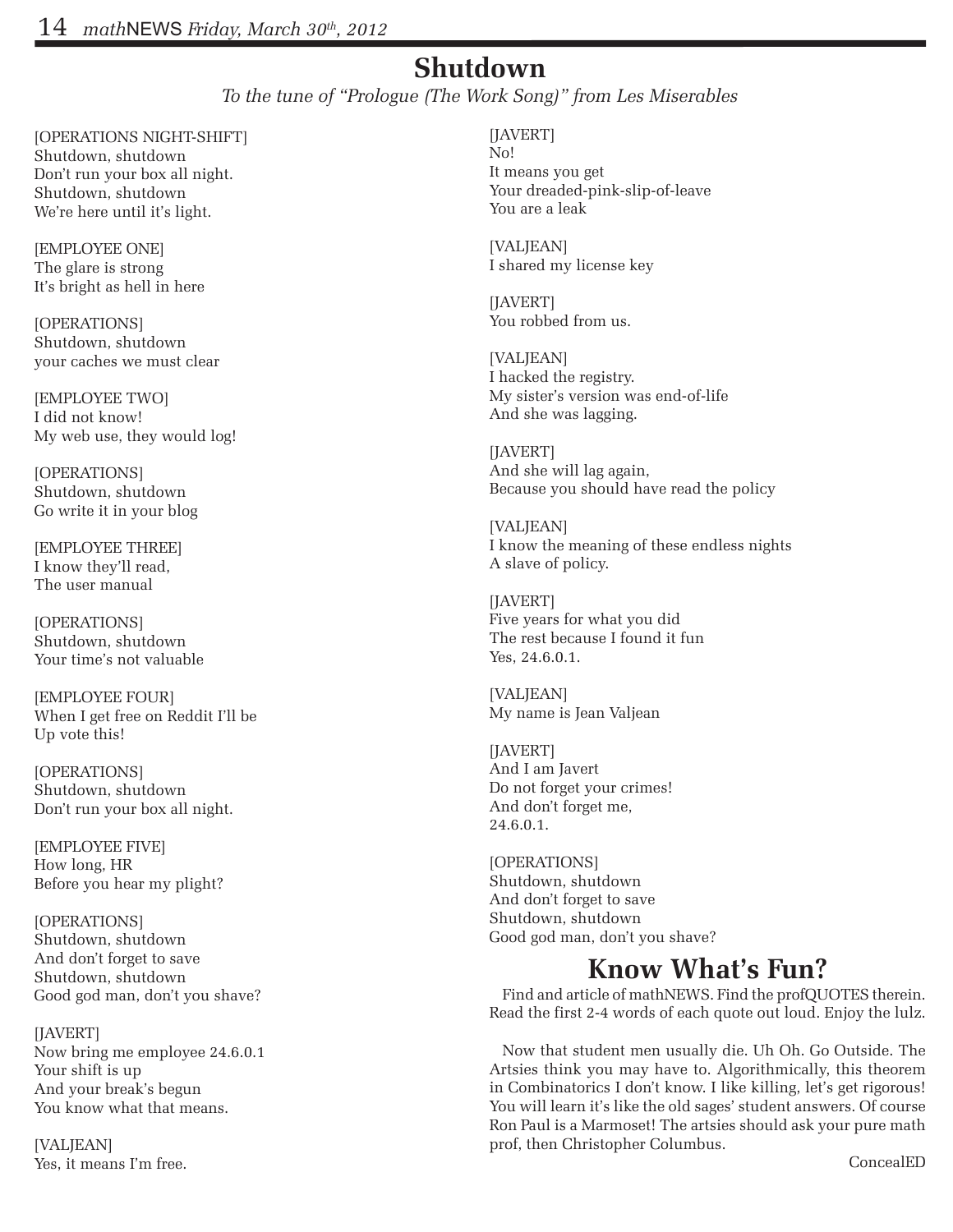## **Laundry Sniping**

#### *This time, I'm the victim*

Based on a sample size of one, I have determined that I'm quite famous now for my Jobmine Sniping article(s). So on a similar topic, I present to you laundry sniping.

I live at CLV, and doing laundry involves the arduous task of hauling my laundry from my unit all the way to the community centre. What's more, the community centre is like Jobmine: it's closed between 12AM and 8AM.

Usually it isn't a problem getting a free machine to use, but one time I was unlucky and every single dryer was in use. One of the cycles was close to finishing, so I decided to wait. I should also mention that during my wait, more people showed up wanting to use dryers.

Finally, somebody arrived and began unloading her laundry. This was my chance – I had been waiting for the longest, so I turned around to grab my laundry. When I turned back, the dryer was empty and free, but somebody literally threw his laundry into the dryer, from across the room.

It was then that I learned how it felt to be (Jobmine) sniped.

So for all the people I Jobmine sniped, there's your revenge. !bob

#### **Setting the Record Straight**

There are a few mistakes in the article I wrote for last issue (and a few possible misconceptions about myself) that I want to clear up.

Yes, you can divide by wau. In fact, omigosh divided by wau is omigosh. The word "can't" in "you can't even divide by wau" really should have been "you can even divide by wau". I'm not sure how it became "can't" in the article.

I don't play Minecraft. I'm just a dragon who decided to take the name Ender like in Ender's Game.

Contrary to popular belief, I do support Rick Santorum in the 2012 presidential election, if only so that America is screwed over even more than they presently are.



Ender Dragon

## **Ambiguous Video Game Quiz**

Another quick article for this last issue. Winner is Paraguay, although the answer was a cheap copout. Technically it could have answered all questions from the definition of the game it would seem.

Since this is the last issue, we will be having the Not-So-Ambiguous Videogame Quiz. Answers are somewhere else this issue. See how much you can get. Enjoy!

- 1. Losing is Fun!
- 2. "His name is not Raidou Kuzunoha, so don't get cute."
- 3. [Philosophy of a Hated Person]
- 4. Not smart enough to get out of the pool without a ladder
- 5. "What a horrible night to have a curse."
- 6. My favourite class had a tranq gun and hallucination gas
- 7. Spell: Fist of Vengeance
- 8. "Bleep bleep bloop bloop, must kill dark wing mercenary."
- 9. The seamless adventure of a humble farmer on the continent of Aranna
- 10. "And that ends the story that I'd like to call the legend of Groose."
- 11. "My right arm is a lot stronger than my left."
- 12. Longest honoured preorder wait ever
- 13. Carry the Angelic Rifle to the bottom of the tower
- 14. This game is not about Japanese Grosbeaks
- 15. A Soviet classic
- 16. Commanding Goblins
- 17. The creator of Minecraft has committed to seeing a sequel to this game made
- 18. 6 hour bug splat
- 19. If you release it back into the wind, is it littering?
- 20. Alchemize ALL the things
- 21. Soundtrack: Mother, I'm Here; Faith of Jevel; Setting Sail, Coming Home
- 22. Pot makes you blind
- 23. Panads riding dragons
- 24. Soundtrack: X-matic, Cross Line, Plastic Night
- 25. "I didn't ask for this."
- 26. Soundtrack: The End of Thought; Like a Glint of Light; Fighting the Spirit
- 27. SPAAAAAAAAAAACE!!!
- 28. Grappling Hook & Parachute
- 29. I made it past the title screen; I am so brave
- 30. You kill orcs
- 31. Undead and Japanese mafia
- 32. It's in space, you're a pirate and there are zombies
- 33. Triss. Mmmmmm…..
- 34. Press X to Jason
- 35. Three Kingdoms + Giant Mecha
- 36. "A man chooses, a slave obeys."
- 37. Stranger danger throughout the Ages
- 38. This game is the prequel to the second game of the series. No, this isn't the first game in the series.
- 39. "It is pitch black. You are likely to be eaten by a grue."
- 40. Diggles
- 41. "Nothing like a gaggle of security cameras pointed at a guy to make him feel at home."
- 42. Formido Oppugnatura Exsequens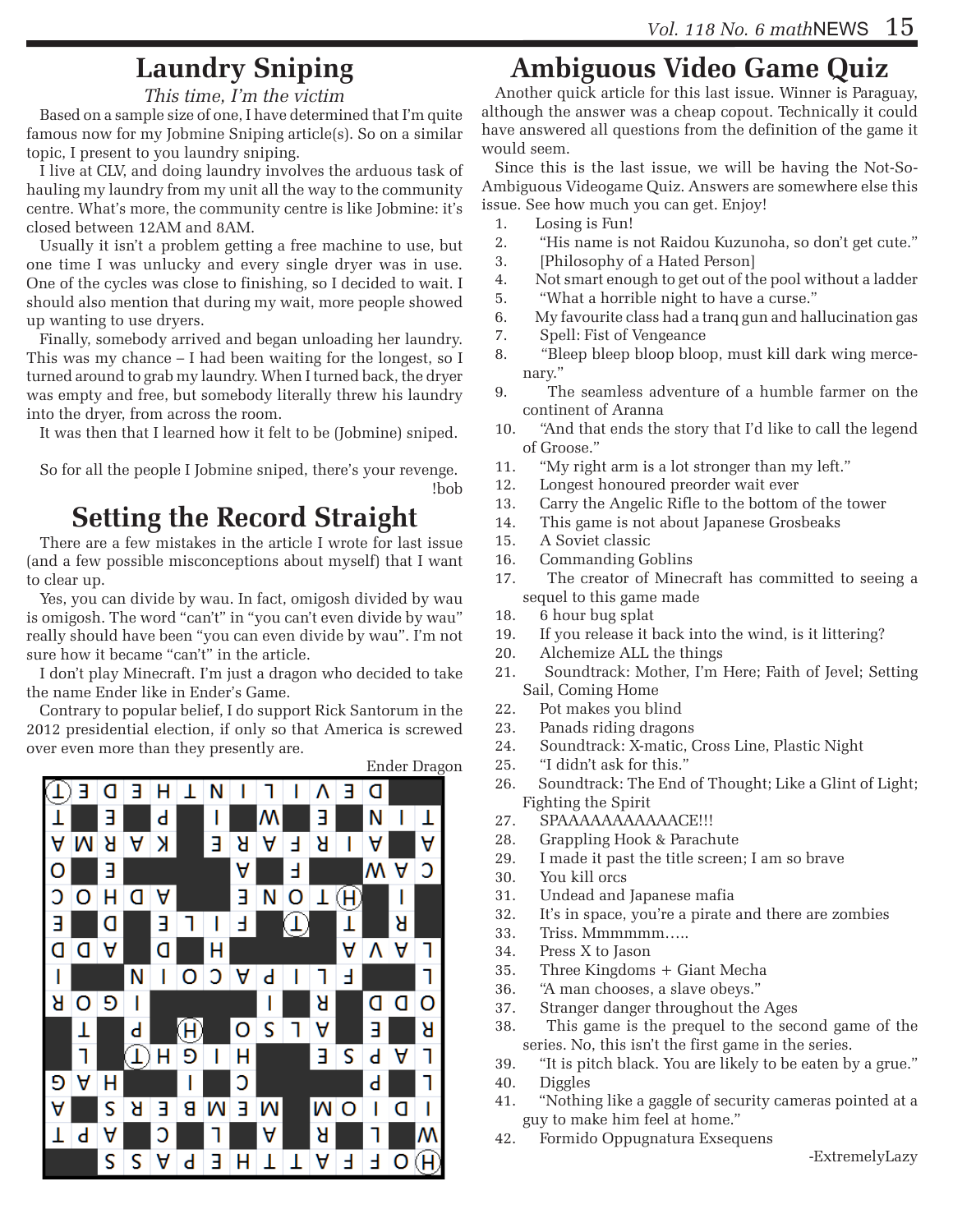## **Complicated Answers to Simple Questions**

1.  $2 + 2$ Ans:  $2 + 2$  $= d/dx$  $( \int 2 + 2 dx)$  $= d/dx(2x + 2x + C)$  $= d/dx(4x + C)$ Thus  $2 + 2 = 4$ 

**2.**  $5 + 1$ 

Ans: Let  $n = \{0, 1, 2, \ldots, n-1\}$  define the natural numbers.  $n+1 = n$  union  $\{n\}$  $5 + 1$  $= 5$  union  $\{5\}$  $= \{0,1,2,3,4\}$  union  $\{5\}$  $= \{0, 1, 2, 3, 4, 5\}$  $= 6$ 

- **3.** If you have three apples, Gloria has three apples, and you put them together, how many apples do you have? Ans: One, because you mush them together to create apple sauce.
- **4.** What is 12 + 0? Ans: In the vector space R (all the real numbers), addition is defined as above. Thus the additive identity is 0. Thus x  $+ 0 = x$  for all  $x \in R$ . Thus  $12 + 0 = 12$
- **5.** If you mix red and yellow, what do you get? Ans: Consider the light spectrum. Design an experiment to mix red light and yellow using a system of filters and various spotlights and observe the results. Repeat the experiment several times and publish your findings in a scientific journal.
- **6.** If Stubbs is walking from MC to Campus Pizza at a speed of 8 metres/min, how long will it take him to travel the 700m? Ans: Stubbs cannot walk 68m without stopping to drink coffee or walk for 4 minutes without stopping to eat a donut. Therefore in order to optimize the amount of time spent walking, the two must overlap. Thus Stubbs must go 68m every 4 minutes. Thus Stubbs must walk at a speed of 17metres/min, which will take him 41 minutes walking. Allowing 5 minutes for each break, and given 10 breaks needed, Stubbs will take 1 hour and 31 minutes to walk to Campus Pizza.
- **7.** You have four apples which you put in a basket along with two apples already in it. How many apples are in the basket?

Ans: Assume the basket is covered. Thus a rat or a vial of corrosive acid could exist inside the basket. Therefore the basket has become Schrodinger's basket, and you cannot know how many apples are in the basket at any given time. If it has been proved a rat or a vial of corrosive acid is not present, then your thought experiment has failed and you are a terrible philosopher.

**8.** Jon walks at a pace of 10 m/min. Olivia walks at a pace of 2 m/min. How much less time will Jon take to go 100m? Ans: Clearly Olivia is a zombie, and thus it depends on Jon's supply of socks and/or Nerf bullets. Case 1: Jon reaches a safe zone 40 minutes before Olivia. Case 2:

Jon never reaches the safe zone.

**9.** If you encounter a rabid chipmunk addicted to coffee on your way back from Tim Horton's, how wide a berth should you give it? Ans:

The average reach of a chipmunk is 2cm and they can run at 3cm/s. Therefore, run the other direction screaming in fear.

```
10. 1 + 1
```
Ans: Let  $x=y$ . Then  $x - y + y = y$  $(x-y+y)/(x-y) = y/(x-y)$  $(x-y)/(x-y) + y/(x-y) = y/(x-y)$  $1 = y/(x-y) - y/(x-y)$  $1 = 0$ Thus  $1=1$ ,  $1=0$ , and  $0=1$  are all true. Adding the equations gives:  $0 + 1 + 1 = 1 + 1 + 1$ Thus  $1 + 1 = 3$ .

Yours in complexity, Shay Blair.

## **New Source of Clean Energy Discovered**

#### *Religion and Science Can Coexist*

Physicists studying matter-antimatter annihilation have made a breakthrough that could change how humanity goes about satisfying its ever-increasing demand for energy. Most notably, the paper, which was published several days ago, cites a religious history course in its description of a new method for power generation.

The basic premise lies in the well known equation,  $e=mc^2$ . If a particle and antiparticle collide, they are both annihilated, and their mass is converted into energy. The proposed method involves colliding a Pope and an Antipope, thus releasing the energy stored in the two bodies. Since Popes and Antipopes are much easier to acquire than other antimatter, this will ensure an adequate supply for future generations. Furthermore, Popes and Antipopes have a significantly higher mass than most other particles, leading to much higher energy from a single annihilation. On average, a single Pope-Antipope annihilation would release around 143 quintillion Joules, a figure approximately equal to the global power consumption in 3 and a half months. Talks are ongoing with the Vatican on plans to build a Large Pope Collider underneath St. Peter's Basilica.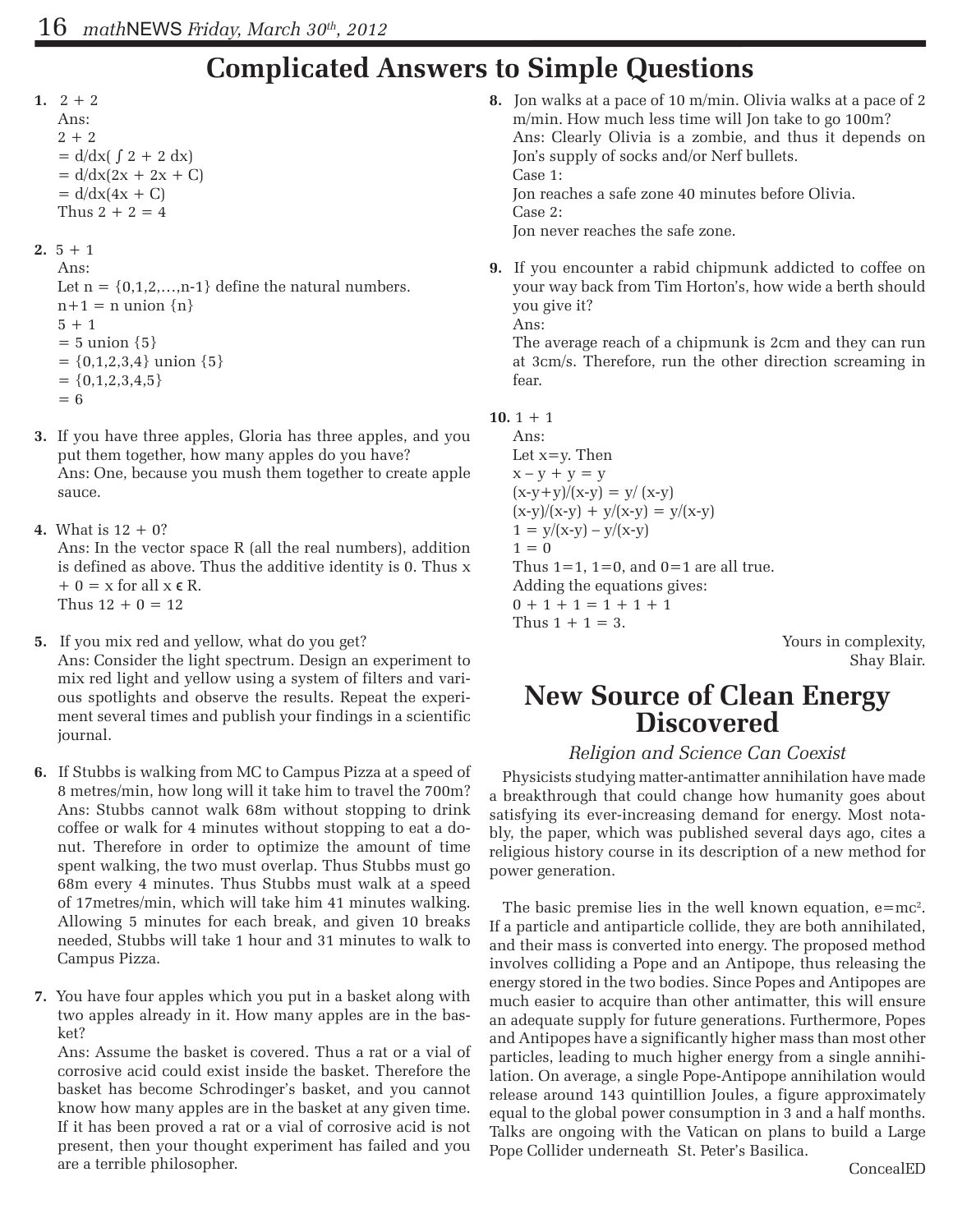#### *else***WHEN**

*Even back in '96, the weather was still really screwy*



### **Not-So-Ambiguous Video Game Quiz Solutions**

- 1. Dwarf Fortress
- 2. Shin Megami Tensei: Devil Summoner: Raidou Kuzunoha vs. The Soulless Army
- 3. Touhou 11: Subterranean Animismn
- 4. Sims
- 5. Castlevania : Simon's Quest
- 6. Team Fortress Classic
- 7. Nox
- 8. MechWarrior
- 9. Dungeon Siege (Series)
- 10. The Legend of Zelda: Skyward Sword
- 11. League of Legends
- 12. Duke Nukem Forever
- 13. Baroque
- 14. Ikaruga
- 15. Tetris
- 16. Goblin Commander
- 17. Psychonauts
- 18. Desert Bus
- 19. Pokemon Black/White
- 20. Atelier Iris: Eternal Mana
- 21. Bastion
- 22. Skyrim
- 23. World of Warcraft
- 24. BlazBlue Continnum Shift Extend
- 25. Deus Ex : Human Revolution
- 26. Tales of Symphonia
- 27. Portal 2
- 28. Just Cause 2
- 29. Amnesia : The Dark Descent
- 30. Orcs Must Die!
- 31. Yakuza : Dead Souls
- 32. Space Pirates and Zombies
- 33. Witcher 2
- 34. Heavy Rain
- 35. BB Senshi Sangokuden Series
- 36. Bioshock
- 37. Myst
- 38. Blaze Union : Story to Reach the Future
- 39. Zork
- 40. Dungeons of Dredmor
- 41. Sam and Max : Culture Shock
- 42. Etrian Odyssey (Series)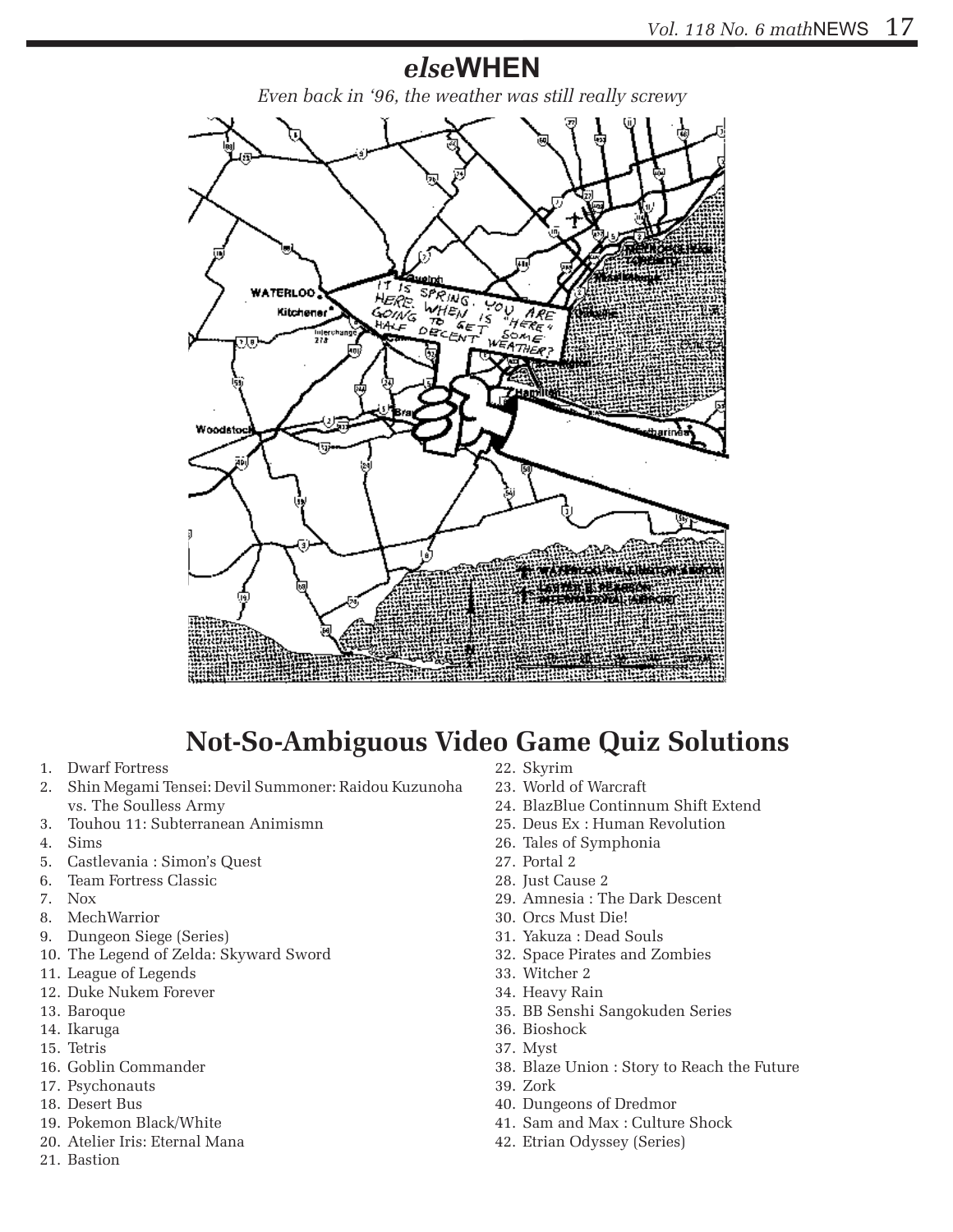#### *grid***COMMENTS**

*Leaf / rodent / boat / moose / bird / bear OR the Queen*

Well, that's it for this term everyone. Change happened to be a theme here. **I gave up on trying to make two sets of clues every time, since** very few people even looked at them; the editors gave up on trying to convince me to submit my *grid*WORD on time; and all but three of you gave up on last issue's puzzle.

The final prize for this term goes out to Michael Kalsi, for a completely correct solution, and an extremely-honourable mention goes to Cassandra Arsenault, for getting one letter wrong. The *grid*QUESTION then asked about grey areas in math. Michael pointed out the existence of "greyph theory" whereas Cassandra noted that **all** of her math was grey, "because [she] writes in pencil." I don't like grey areas, but I'll take my chances. Meanwhile, Michael can pick up the final prize of the term at MathSoc!

No *grid*QUESTION this time, nor will I bash your heads in about submission deadlines as I usually do. I wish you all a merry finals and I hope you all get 50/50 on all of them, as much as that may destroy the Bell curve.

I can't hint at the theme anymore; it's the tail end of term, moment

#### **Slitherlink Puzzle**

The rules are simple. You have to draw lines between the dots to form a single loop without crossings or branches. The numbers indicate how many lines surround it.



#### **Straight Clues**

- Across 1. \*Intercepts
- 8. Suitable
- 10. Phrase
- 11. Branches
- 14. Biddy
- 16. Oversight
- 18. \*Flees (with "\_\_ it out of there")
- 20. As well
- 22. Weird
- 23. Mad scientist's assistant
- 25. The theme of this crossword; it's a toss-up
- 28. Slag
- 30. Tally
- 32. Sort
- 33. \*Marker
- 34. Impromptu
- 35. Crow
- 37. Flight cost
- 41. Payback
- 42. Sn
- 43. \*Catch

Down

- 1. \*People will be severely punished.
- 2. Inverted
- 3. Appendage
- 4. Cap
- 5. Ulmaceae tree
- 6. Point on the serve
- 7. Cummerbund
- 9. Label
- 12. Repeat
- 13. \*Arrogant jerks 15. 'A' in 'SATB'
- 17. Count
- 19. \*Rapid descent
- 21. Imbibe
- 24. \*Coast by on another's fame
- 25. \*Idiots
- 26. The second last letter of the alphabet
- 27. Concept
- 29. Operatic solo
- 30. Stuck to
- 31. \*Diminishes
- 32. Dread
- 35. Feline
- 36. Baton
- 38. Pastor
- 39. Hole-puncher
- 40. One, in German
- 41. 9.004142 attoparsecs per second

**Come to the MathSoc general meeting on Tuesday April 3rd! MC Comfy, Noon BE THERE**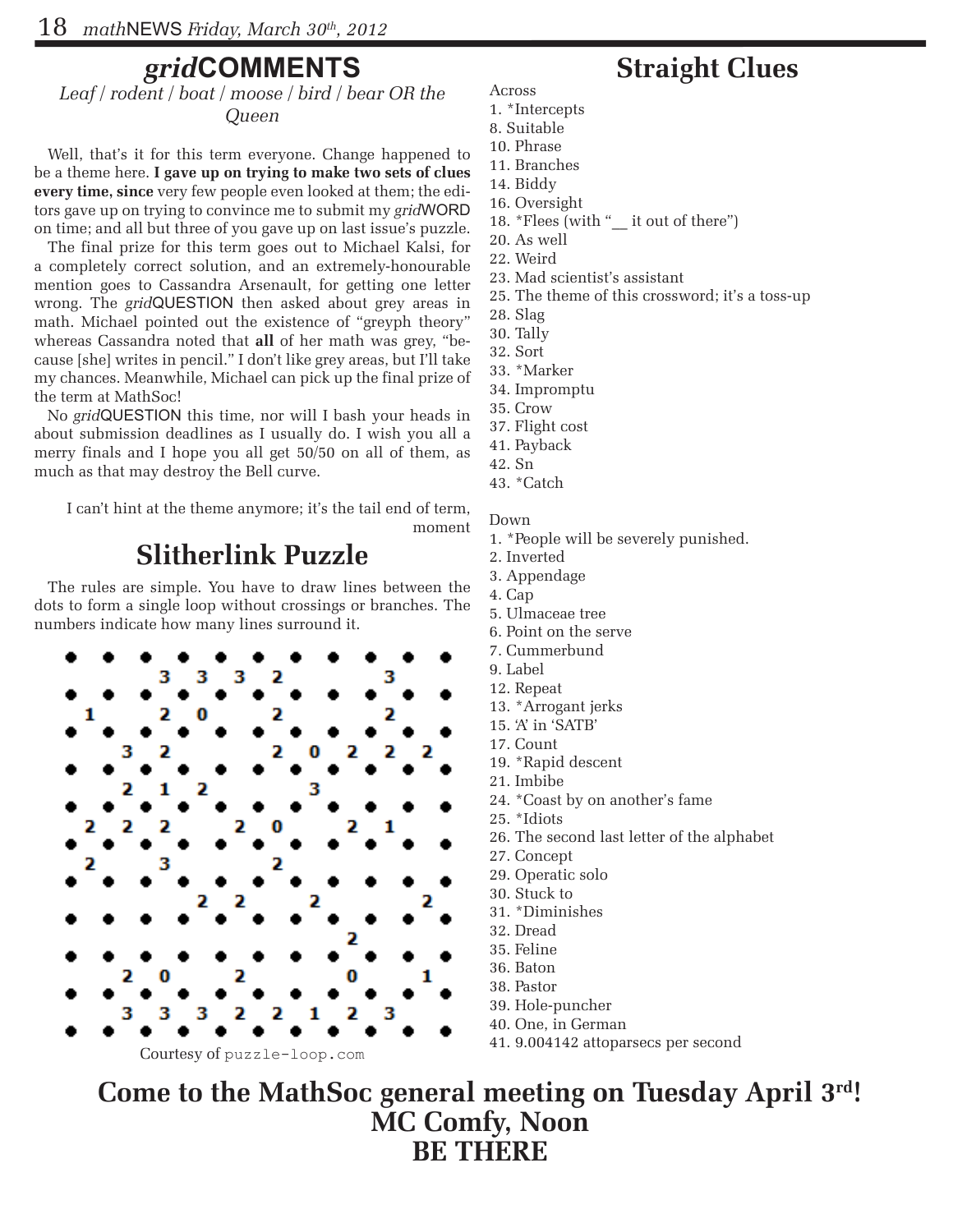#### **Horrorscopes**

**ActSci**: It's the end of term, and only a select few of you will be allowed to move on to the next stage of your program. You are dropped into a battle royale against your peers, and whoever can predict the next death will get supplies to last them through the day.

*Your unlucky number is:* Still easier than maintaining a 70% average.

**AHS**: Your dietician says that you have low iron levels in your blood, and that it would explain the extreme drowsiness that has been plaguing you for the past few weeks. You decide not to tell her the real reason: You've recently bought dozens of casks of red wine and have been enjoying one each night.

*Your unlucky number is:* 1% BAC

**AMATH**: You decide that your morning coffee isn't filtered finely enough, so you take a Fourier Transform of it and remove all of the impurities. Now that's tasty!

*Your unlucky number is:*  $f(x) e2\pi i$  purity

**ARCH**: Your final project is finished, and you proudly showcase it for everyone else to see. You tell viewers to check out the fornication, and to take special note of the rise and falls of the ridges. They only respond with giggles.

*Your unlucky number is:* 9th definition on Google.

**ARTS**: After taking your World Religions class, you become disillusioned with most of the faiths practiced around the world. You decide to found your own religion in protest, worshipping the omniscient and almighty Porcellino.

*Your unlucky number is:* >6000 new converts by the end of term.

**C&O**: You try to optimize a study schedule that will fit around your hectic exam placement. Miraculously, you were able to come up with a plan that would allow you to get at least 8 hours of studying for each course. Who needs sleep?

*Your unlucky number is:* 54 hours awake.

**CS**: A friend tells you that the final OS assignment is actually due 3 days earlier than what you thought. Turns out that you and your group had all misread the date on the website. You make a mad scramble to the linux labs.

*Your unlucky number is:* 5 days of work compressed into 2.

**CM:** You're asked to model the migration patterns of students for the time span between the end of classes and the start of exams. You stealthily attach tags to everyone's bag, and go to your computer and wait for the results to come in. Once graphed, you realize that your test subjects are on to you, and have moved very specifically.

*Your unlucky number is:* 8==>0

**Double Degree**: Your elective was finally approved, so now you have your schedule finalized for next term. Unfortunately, due to the fact that Arts courses seem to operate on a different schedule than all other faculties, it runs 20 minutes into one of your required Laurier courses.

*Your unlucky number is:* 101 reasons to dislike CLAS.

**ENG**: You get struck with a tinge of sadness when you realize that you will be finally leaving the program that has caused you so much pain and suffering in the past five years. You drown your sorrows in beer, and nearly yourself too.

*Your unlucky number is:* 6 minutes unconscious.

**ENV**: With the weather still warm, you decide to enjoy it to the fullest. You grab your boyfriend and run behind the closest shrub. A passer-by mistakes the sound of your squeals of

ecstasy with that of a goose being strangled and rushes to save the bird.

*Your unlucky number is:* 53 seconds of pleasure followed by an eternity of embarrassment.

**Grad**: You look at the graduating class, and size up your future colleagues. They all seem smarter than you, and will probably finish their degree before you. You pull out their assignments and fail them, making it that much harder for them to earn a spot with you.

*Your unlucky number is:* 30 marks lost due to spite.

**KI**: You mix up your philosophy class with your calculus class. You write an essay about derivatives, and prove why humanity is fundamentally evil.

*Your unlucky number is:* 0% in both courses.

**Math Bus**: For your final assignment, you are asked to market a product of your prof's choice. You realize that the only audience that you have to appeal to is your prof, so you dig deep into his past and discover what he really likes. You learn that there are some things that you are better off not knowing.

*Your unlucky number is:* 4572 results with safe search turned off.

**Math Phys**: You're preparing for a first date, but you're worried that she'll find out tonight that there are things out there that are smaller than quarks. You go online for help, and find a legitimate-looking saviour.

*Your unlucky number is:* 200% increase in volume for five easy payments of 24.95\$

**PMATH:** You force yourself to power through this assignment, seeing as it will be the last time that you'll ever have to take it. Given the likelihood of you going to grad school however, this won't be the last time that you'll have to deal with the class.

*Your unlucky number is:* 3 consecutive terms of teaching a course that sucks your soul.

**SCI**: You get pissed off at an overeager frosh and use him as a test experiment in your final lab. You hook him up to the wires, and dip his feet into the frothing green vat. You flick the switch…

*Your unlucky number is:* 1 new amphibious life form.

**Soft Eng**: Everyone around you is getting drunk and celebrating the last weekend of term, but you still have assignments to finish. You emerge from the lab on Tuesday morning ready to celebrate, but by then everyone else is hung over.

*Your unlucky number is:* 99 bottles of beer to yourself.

**Stats**: Despite everyone saying that Stat 231 was going to be easy, you find yourself struggling in the course. You do some quick calculations to find out what you'd need to get on the final in order to pass.

*Your unlucky number is:* 80% for a 50.

**Teaching Option**: Summer break starts really early for you, and you decide to lord it over the younglings who are still stuck in high school. The teacher boots you out of class for being too disruptive.

*Your unlucky number is:* 4 months off!

**Undeclared**: You resolve to do some soul-searching this summer and find a specialty that you believe in. After spending the summer planting trees, you decide to become a lumberjack and reign sweet murder upon the innocent saplings.

*Your unlucky number is:* 3782 trees planted.